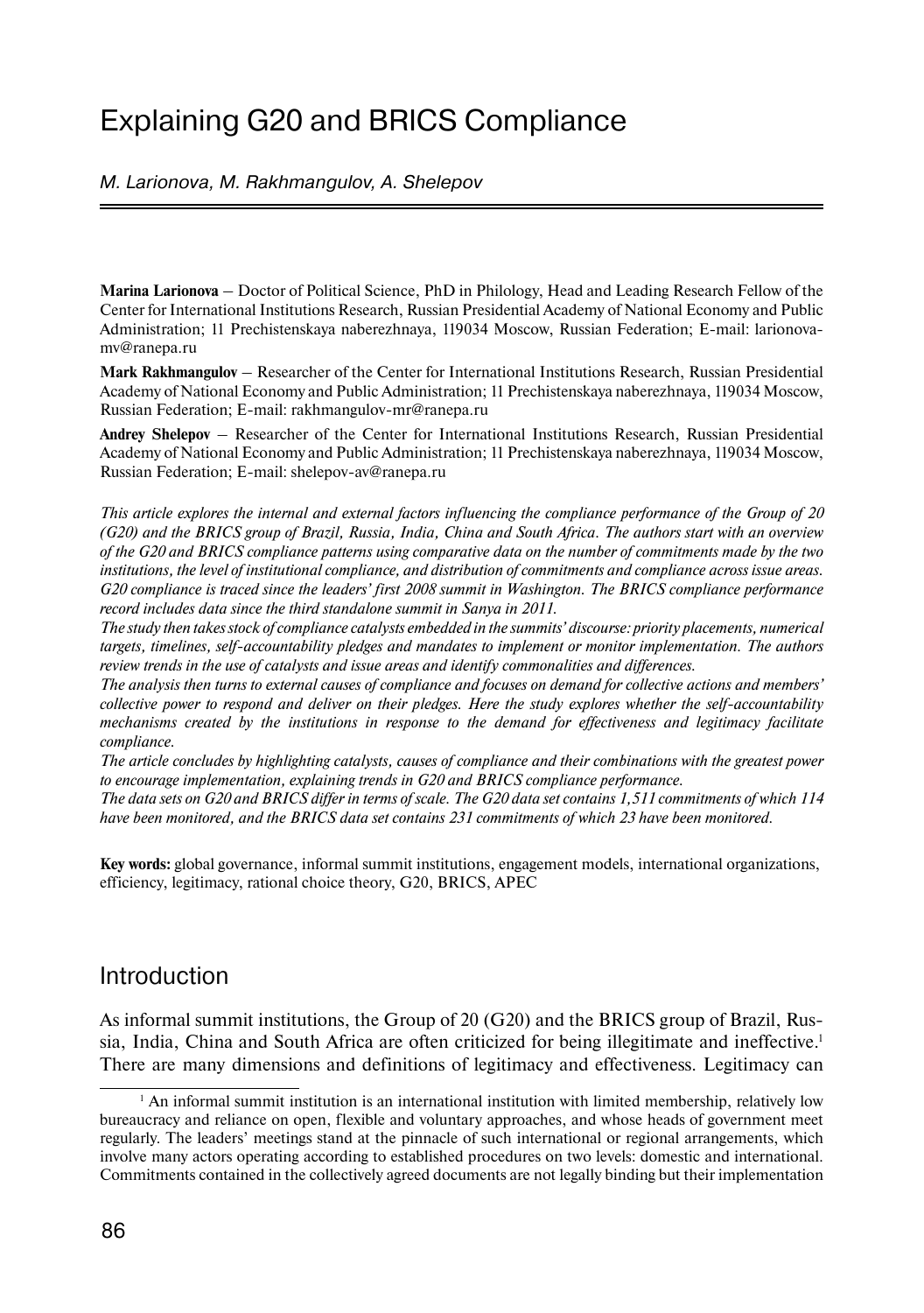be defined as the acceptability of the institution, its rules, decisions and activities to members, non-member states and international institutions. The input dimension of legitimacy includes the three indicators of decision-making (decision making mode), transparency (openness and accountability, both external and internal, ex-ante and ex-post) and inclusiveness (number of member states, number of outreach countries invited, number of international organizations involved) (see [Gnath, Mildner and Schmucker, 2012]). The output dimension of legitimacy includes the three criteria of commitments (concrete and publicly agreed decisions), delivery on the commitments (compliance performance) and outcomes (policy changes at the international or national level). Effectiveness correlates closely with legitimacy, especially its output dimension. Effectiveness is understood as an institution's capability to agree on collective commitments, deliver on the pledges made and exert policy changes that help solve collective problems (see [Gnath, Mildner and Schmucker, 2012]).

This article focuses on effectiveness as the capacity of the G20 and BRICS to deliver on the commitments made by the leaders at the summits. It explores, compares and explains the compliance performance of both groups.

# The Analytical Framework

The methodology used in the study uses the methodology developed and applied by the G7 Research Group since 1996 to monitor compliance. With the advent of G20 at the leaders' level, the methodology was refined to assess G20 compliance performance by the International Organizations Research Institute of the National Research University Higher School of Economics (IORI HSE) and G20 Research Group. Since 2011 it has been fine-tuned by all three teams to track BRICS delivery on the collective decisions.

## *Assessing Compliance with Commitments*

The use of a single analytical framework ensures consistency across members, commitments and presidencies and allows comparative assessments of G7/8, G20 and BRICS performance.

Commitments are selected for analysis from the documents issued by leaders at the summits. Commitments are defined as discrete, specific, publicly expressed, collectively agreed statements of intent; they are a "promise" or "undertaking" by summit members that they will undertake future actions to move toward, meet or adjust to meet an identified welfare target [Kirton, Kokotsis, Guebert et al., 2016].

Compliance assessment deals with priority commitments from each G7/8, G20 and BRICS summit. Priority commitments are those that best capture what the summit as a whole did on the decision-making dimension of its global governance. Due to the large number of commitments that appear in the leaders' documents (for instance, 281 commitments were adopted at the St Petersburg G20 summit), it is difficult to assess every commitment for compliance. Therefore, only commitments that reflect the essence of the summit documents in a reasonably representative way are chosen for compliance analysis. Thus, the selection represents the priorities of the summit and replicates the breakdown of issue areas and the proportion of commitments in each one. The sample is also balanced to allow for comparison with past and future summits. Priority commitments should be chosen that apply to various subsets of countries within the group. The ability to commit fully to the commitment within a year is taken

is stimulated by peer pressure. Among such bodies engaged in global and regional governance are the Group of Seven/Eight (G7/8), the G20, the BRICS and the Asia Pacific Economic Co-operation Forum.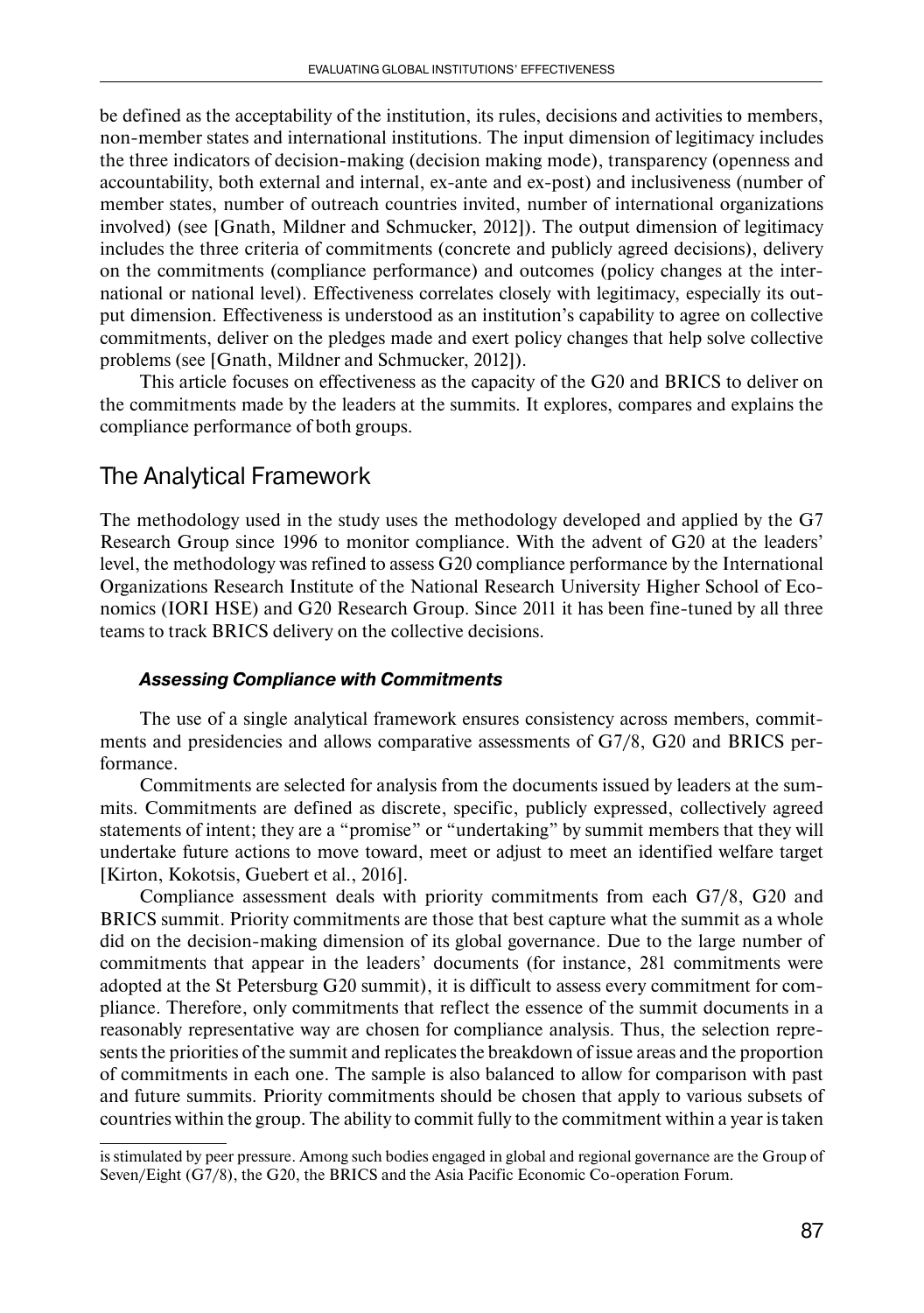into account to ensure relevance of the results. The commitments should meet some additional criteria, such as performance measurability and significance as identified by the research team and relevant experts [Kirton, Kokotsis, Guebert et al., 2016].

Compliance is understood as national governments' actions geared toward the domestic implementation of the necessary formal legislative and administrative regulations designed to execute summit commitments. Compliance is assessed according to the criteria of official reaffirmation of a summit commitment, internal bureaucratic review and representation, budgetary and resource allocations made or changed, and new or altered programmes, legislation and regulations.

This methodology uses a three-level measurement scale. Full or almost full compliance with a specific commitment is assigned a score of +1. A score of −1 indicates complete or nearly complete failure to implement a particular commitment. A score of 0 is given for inability to deliver or work in progress. Inability to deliver is a situation referring to factors that impede implementation and cannot be controlled by the government of a state assessed for compliance. Work in progress describes initiatives that have been launched but have not yet been completed by the time of the next summit, and whose results therefore cannot be measured and assessed. Compliance scores of −1 and 0 do not necessarily imply an unwillingness to comply. In some cases policy actions need multiple compliance cycles (that is, the periods between summits) to be fully implemented and subsequently measured.

Once the individual compliance scores are determined, averages are calculated for each commitment and member, and for the summit as a whole. These scores can range between −1 and  $+1$ .

The analysis draws on the data presented in the G20 and BRICS compliance reports prepared by the G20 Research Group and the IORI HSE for the summits between 2008 and 2014.<sup>2</sup> BRICS compliance data are available only for the summits between 2011 and 2014.<sup>3</sup>

### *Taking Stock of Compliance Catalysts*

#### Analyzing Catalysts

The analysis focuses on specific approaches of the G20 and the BRICS and the trends emerging in their use of catalysts in their commitments. Compliance catalysts are words, phrases or factors that are embedded in and guide a commitment. They provide instruction on how to implement, proceed or comply with the commitment [Kirton, Kokotsis, Guebert et al., 2016]. The analysis starts with an overview of compliance catalysts embedded in the summits' discourse, and then identifies and systemizes the catalysts in all commitments: priority placement, numerical targets, timelines, self-accountability pledges, references, and mandates to implement or monitor implementation within G20 or BRICS structures.

This study differentiates between self-accountability pledges built into a concrete commitment (a commitment catalyst) and those pertaining to a wide range or the full set of G20 commitments (self-accountability commitments). Both types are expected to exert an impact on G20 compliance performance, although the influence of a catalyst is assumed to be limited to the specific commitment, while self-accountability of a more broad sort is deemed to enhance the institution's compliance performance in responding to demands of external stakeholders for effectiveness and transparency. An example of the broader type of self-accountability is drawn

<sup>2</sup> G20 compliance reports are available on the G20 Information Centre website at http://www.g20.utoronto.ca/compliance.

<sup>3</sup> BRICS compliance reports are available on the BRICS Information Centre website at http://www. brics.utoronto.ca.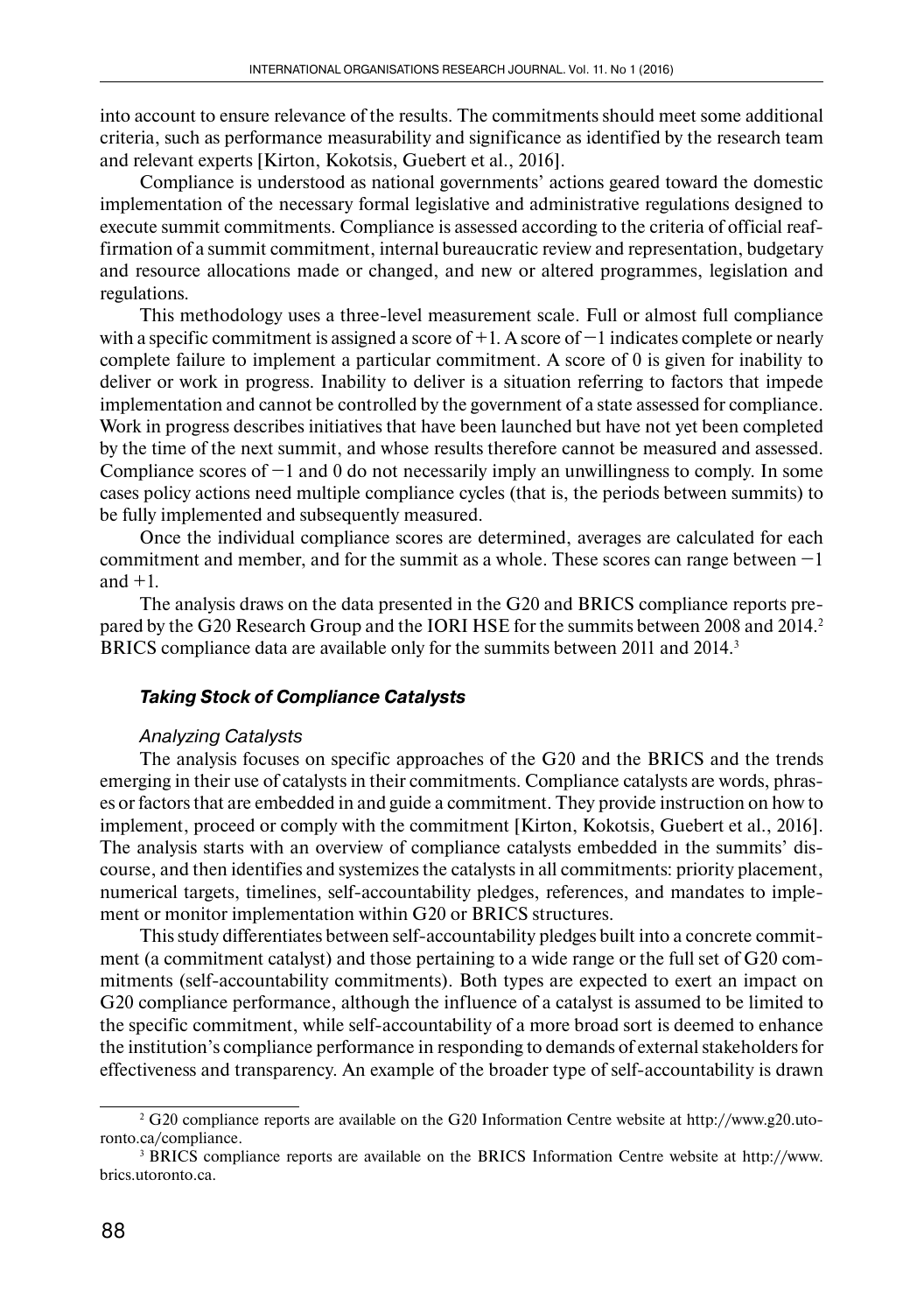from the G20's 2010 Toronto Summit, where the leaders declared: "We are determined to be accountable for the commitments we have made, and have instructed our Ministers and officials to take all necessary steps to implement them fully within agreed timelines" [G20, 2010b].

The study pays special attention to G20 and BRICS engagement with international institutions and whether such engagement fosters implementation. It identifies and systemizes all cases of such international institutions' engagement in all commitments to expose any influence on G20 and BRICS performance.

The debate on the summit institutions' relationship with international organizations has mostly centred on connections between the G7/8 and multilateral organizations. Four schools of thought offer arguments on G7/8 governance through the multilateral organizations, G8 governance against multilateral organizations, G8 governance without multilateral organizations and G8 governance in alliance with the multilateral organizations [Kirton, 2010, pp. 24–27]. According to the available evidence, all four modes of governing though, governing in alliance, governing against and governing without are practised by the G20 and BRICS.

After reviewing the general trends in compliance catalysts, the study explores the monitored commitments for which data on compliance performance are available. The sample is separated into two subsets, those with and without embedded catalysts. The comparison of these subsets is intended to reveal if and how catalysts affect compliance performance.

#### Analyzing External Causes of Compliance

The second stage of the analysis explores external causes of compliance by focusing on demand for collective action, in the form of members' collective power to respond to demand and deliver on the pledges made.

To assess if and how demand for global governance encourages implementation, the study identifies commitments made in response to the major challenges of the period. The sample does not have any formal markers. Rather, it includes decisions selected by the authors drawing on their understanding of the urgency for collective action to resolve persistent or new risks in a certain policy area at the time of the summit. Some of these commitments are specific to the summit, reflecting changes in demand for the institution's actions. Others are present in all summit documents, reflecting the long-term nature of the challenge or the failure of the club's members to deal with the problem effectively. Compliance performance with these commitments is compared with the average compliance for all commitments with compliance scores available.

In responding to the demand for effectiveness and legitimacy, the institutions make reinforcing self-accountability commitments, for example at St. Petersburg the G20 pledged to "act together and implement all [our] commitments in a timely manner" [G20, 2013]. Such statements are typical of most G20 summits. Overarching pledges on self-accountability and the resulting mechanisms respond to pressure from the international community and create intra-institutional peer pressure to act on the collectively made decisions. This study identifies these self-accountability mechanisms and explores their effects on compliance.

#### *The Hypotheses*

The study tests two hypotheses. The first hypothesis is that catalysts built into commitments should influence the summit institutions' compliance performance. It is assumed that the degree of influence would depend on the type of the catalysts. Thus, G20 and BRICS compliance is expected to increase if the G20 or BRICS acts in engagement with international organizations in a governing-in-alliance or governing-through mode.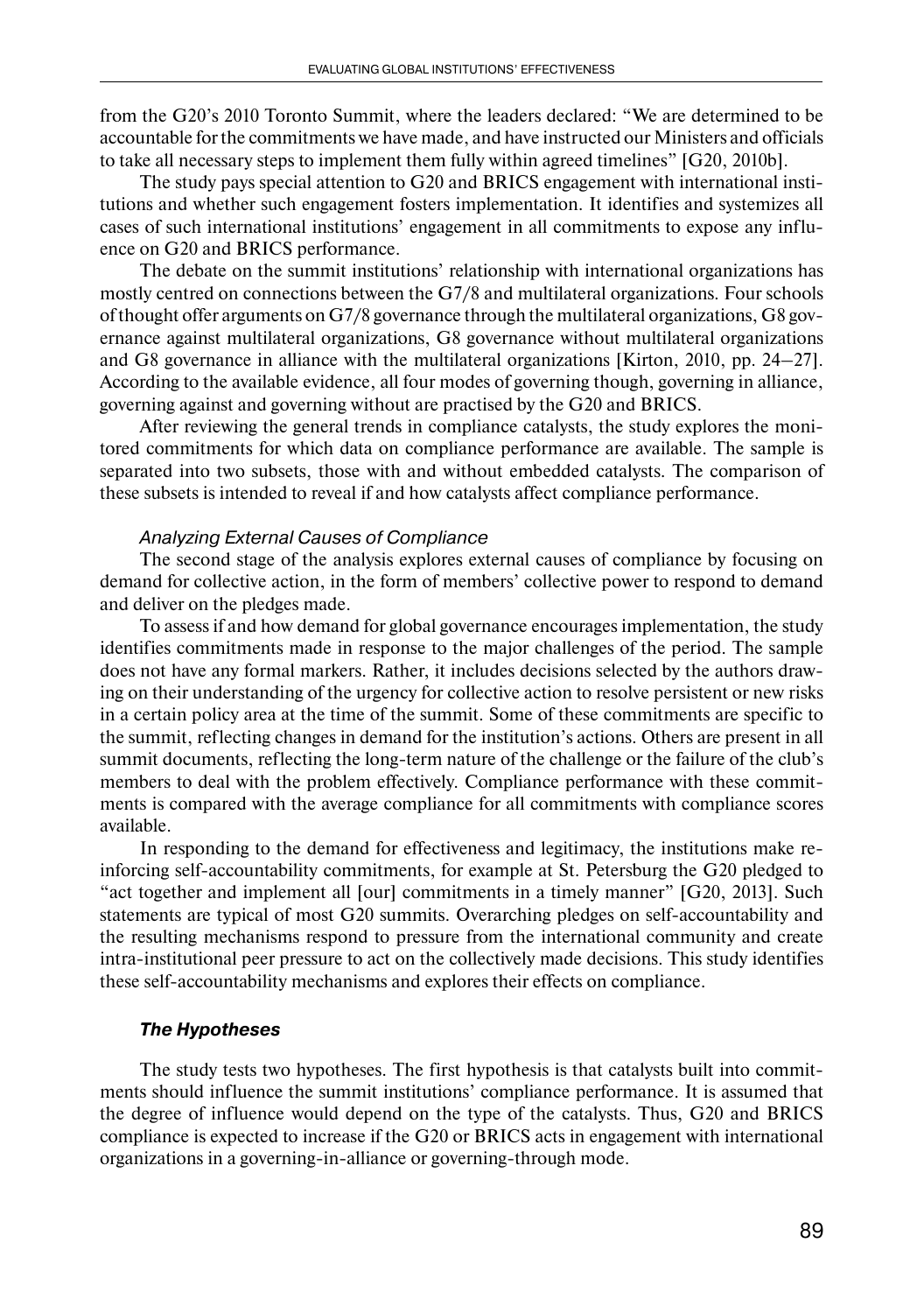The second hypothesis is that the urgency for the demand for collective actions would encourage implementation. Self-accountability mechanisms in response to pressure from external stakeholders and intra-institutional peer pressure to act on the collectively made decisions are expected to enhance compliance performance.

# Explaining Trends in G20 and BRICS Compliance Performance

### *Trends in G20 and BRICS Commitments*

Although the BRICS is becoming increasingly important in global governance, it made an average of 39 commitments per summit, far behind the G20's average of 168 commitments in 2008–2014 (see Figure 1). The trend for the G20 is mixed. While remaining relatively stable in 2008 and 2009, its average dropped at the 2010 Toronto Summit, but increased again at Seoul later the same year. It then almost doubled in 2011, fell in 2012, went up again in 2013 and decreased again in 2014. For the BRICS, between 2009 and 2014 the number of commitments maintained a steady, positive trend. However, at its peak of 68 in 2014 it was still almost three times lower than the G20's average.





The distribution of G20 and BRICS commitments across policy areas reflects the core missions of the institutions (see Table 1). True to its mission as the key global forum for economic cooperation, the G20 focuses on macroeconomic policy and financial regulation, including the recurring commitments on growth-friendly fiscal consolidation, flexible exchange rates, structural reforms, the Basel standards for banking capital and liquidity, over-the-counter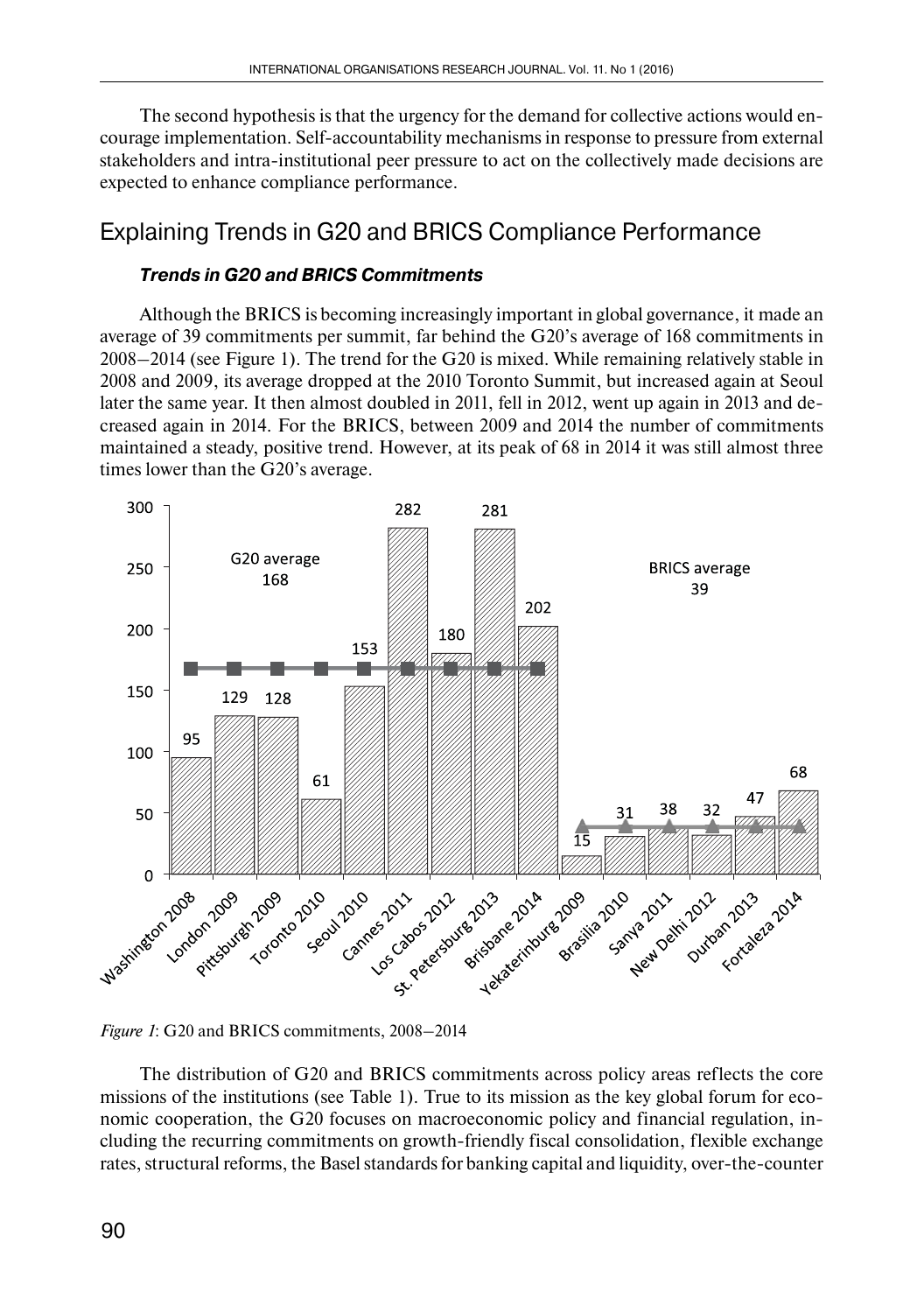derivatives and systemically important financial institutions. It also consistently makes commitments on resisting protectionism in trade and investment, and reforming global financial institutions. Its commitments from other areas aim to address climate change, phase out inefficient fossil fuel subsidies, and fight crime and corruption. On development it focuses on such issues as infrastructure investment, social protection floors, food security and sustainable agriculture, remittances, and financial inclusion.

As a group of major emerging economies, the BRICS concentrates on practical cooperation and concrete measures to stimulate the economic recovery as reflected in a large share of trade and development commitments. Decisions on international cooperation and reform of international financial institutions (IFIs) each constitute about 10%, reflecting the members' desire to modernize the governance architecture to reflect the increasing weight of emerging economies in the world economy. At the same time, the priorities of each BRICS presidency substantially influence the breakdown of commitments. For instance, commitments made during the Russian presidency in 2009 focused mainly on energy and agriculture. Brasilia in 2010 retained energy issues as a priority and added development. The 2011 summit in Sanya resulted in numerous commitments on international cooperation and climate change. The 2012 New Delhi and 2013 Durban summits addressed regional security, and Durban also dealt with development issues, regional integration and infrastructure development. The 2014 Brazilian presidency focused on macroeconomic and socioeconomic issues, while also paying attention to traditional BRICS priorities, including IFI reform and international cooperation.

| <b>Issue area</b>                              | G <sub>20</sub> | <b>BRICS</b> |
|------------------------------------------------|-----------------|--------------|
| Macroeconomic policy                           | 21.8            | 5.9          |
| Financial regulation                           | 20.7            | 4.0          |
| Development                                    | 9.5             | 10.0         |
| Reform of international financial institutions | 8.8             | 9.2          |
| Trade                                          | 7.4             | 10.9         |
| Energy                                         | 5.5             | 11.9         |
| Accountability                                 | 5.0             | 0.4          |
| Labour and employment                          | 4.5             |              |
| Crime and corruption                           | 4.0             | 1.0          |
| Climate change                                 | 3.0             | 5.3          |
| Food and agriculture                           | 2.9             | 4.5          |
| International cooperation                      | 1.8             | 10.4         |
| Health                                         | 1.8             | 1.2          |
| Infrastructure                                 | 1.8             |              |
| Socioeconomic policy                           | 1.2             | 5.7          |
| Environment                                    | 0.2             | 0.2          |
| Green growth                                   | 0.2             |              |
| Regional security                              |                 | 7.9          |
| Science and education                          |                 | 2.6          |

*Table 1:* G20 and BRICS Commitments by Issue Area, 2008–2014, %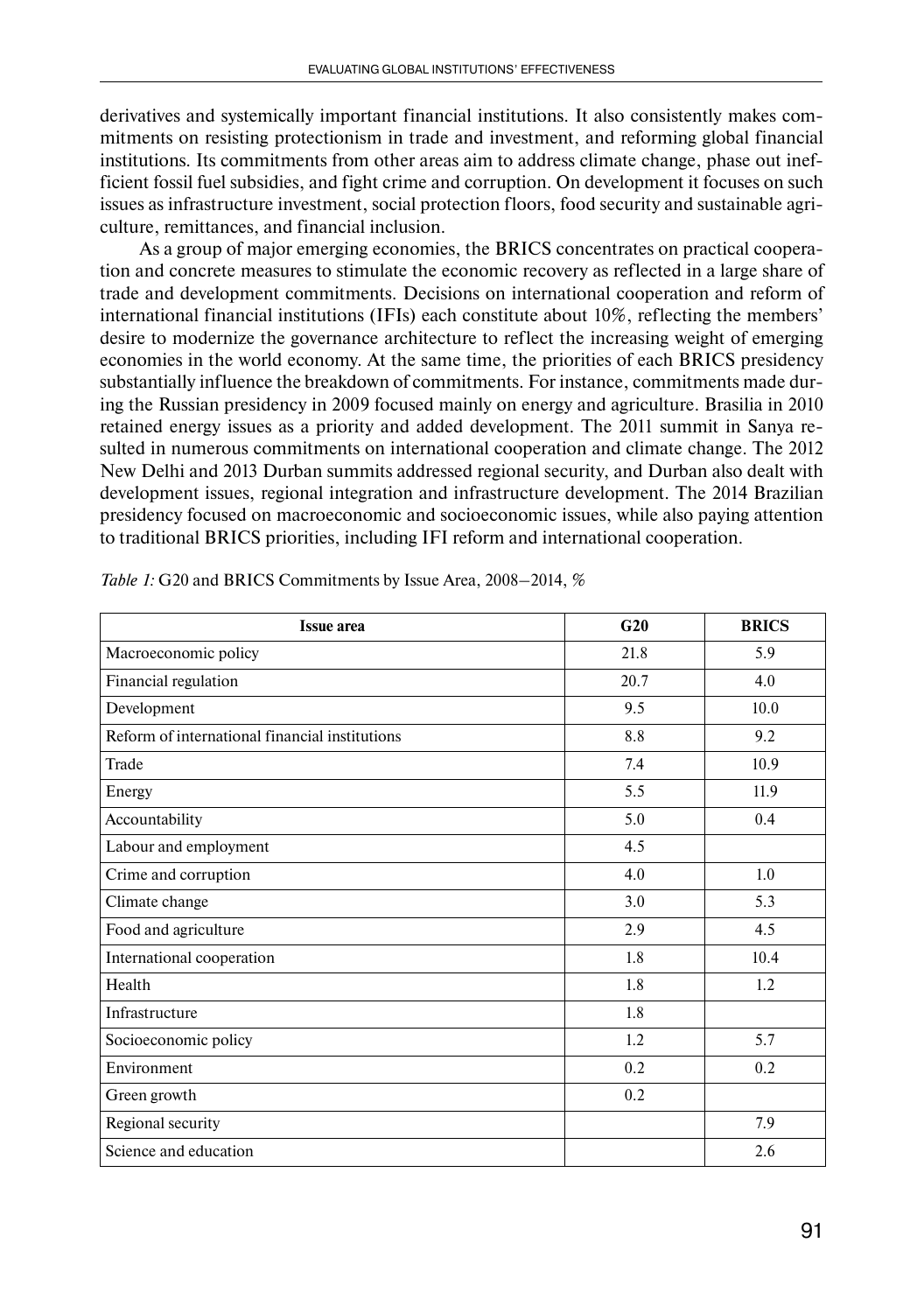| <b>Issue area</b>                          | G20   | <b>BRICS</b> |
|--------------------------------------------|-------|--------------|
| Terrorism                                  |       | 2.2          |
| Natural disasters                          |       | 2.1          |
| Culture                                    |       | 1.3          |
| Human rights                               |       | 1.3          |
| Information and communication technologies |       | 1.1          |
| Sport                                      |       | 0.5          |
| Non-proliferation                          |       | 0.4          |
| Total                                      | 100.0 | 100.0        |

Overall, although commitments on development, trade, energy, agriculture, macroeconomic policy and financial regulation are regularly made by both institutions, the G20 and BRICS each has its own core agenda, as reflected by the general breakdown of commitments. However, the distribution of commitments depends not only on the mission and capabilities of the particular institution, but also on the priorities of the presidencies and the demand for global governance.

### *Delivering on Commitments*

The G20 compliance performance is mixed so far (see Figure 2). After the Toronto Summit, when compliance stood at a score of  $+0.38$  (higher than  $+0.22$  for the Pittsburgh Summit and the London results of  $+0.34$ , but lower than the Washington average of  $+0.59$ ), the figure rose to  $+0.50$  in Seoul,  $+0.55$  in Cannes and  $+0.57$  in Los Cabos. However, it dropped to  $+0.44$ in St. Petersburg and further to  $+0.42$  at Brisbane. The G20 average compliance score for all summits amounts to  $+0.45$ .

The average compliance score for BRICS  $(+0.41)$  is similar to that of the G20. However, BRICS compliance data is available only for four summits, with fluctuations in average compliance score across them, compared to data for nine G20 summits. The BRICS average was relatively high for Sanya and Durban (+0.48 for both summits), while the New Delhi figure of +0.28 was half that score, and the +0.40 registered in Fortaleza also was a drop compared to the previous summit.

Thus, despite the growing number of commitments made by the G20, its compliance performance improved by the Los Cabos Summit and remained at a relatively high level afterward. The reasons for this trend include a persistent demand for the G20 to act and for its effectiveness and legitimacy, as well as the emergence of self-accountability mechanisms. However, BRICS compliance scores fluctuate from summit to summit, which raises a question about if and how self-accountability affects performance, given that the BRICS has no self-accountability mechanisms.

### Compliance by Issue Area

Given the different nature of the G20 and BRICS, priority commitments selected for assessing compliance represent different policy areas. However, the data allow comparing compliance scores in the main policy areas with the caveat that the BRICS compliance track record is shorter.

In general, delivery on commitments was higher in the areas at the core of the institutions' agenda (see Table 2). The G20 delivered better on macroeconomic and employment commit-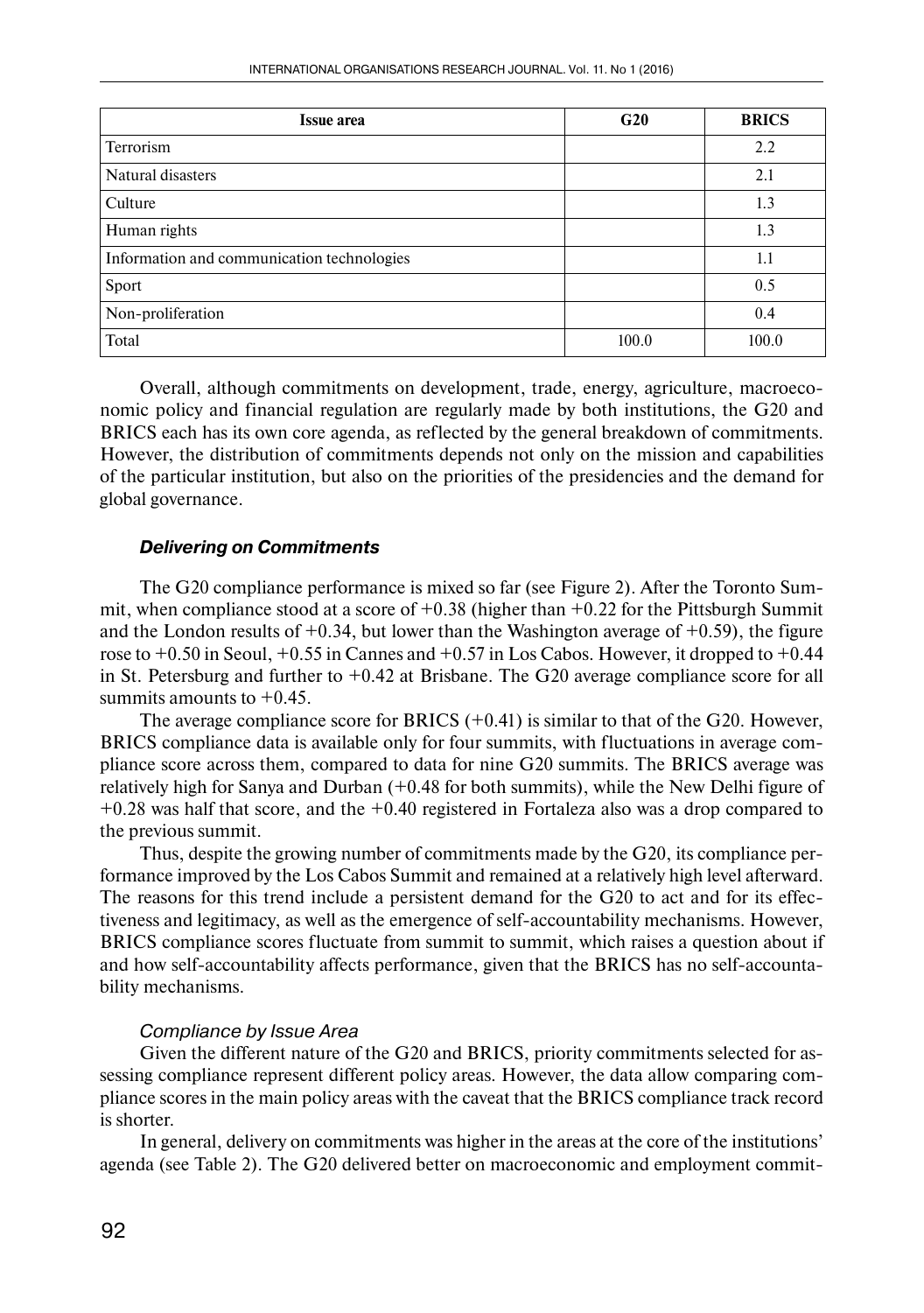

*Figure 2*: G20 and BRICS Compliance, 2008–2014

ments, including those related to fiscal consolidation, flexible exchange rates and policies to cut unemployment. Some commitments that were reiterated at each summit, as in the areas of trade (antiprotectionism) and development, remained largely unaddressed. The BRICS achieved moderate success in many of the policy areas examined, with the highest scores on anticorruption (strengthening international cooperation to combat bribery), development (supporting infrastructure investment and industrial development in Africa) and energy (promoting clean technologies). It had less success on trade, macroeconomic policies, IFI reform and regional security. Compliance in some areas lagged behind in both institutions. These areas include trade, where most G20 economies and all the BRICS members failed to fight protectionism successfully, and development and climate change, where progress in implementing coordinated policies was limited.

Thus, average compliance performance across issue areas is mixed for the G20 and BRICS. However, there is a common trend. Delivery on core priorities increased from summit to summit, but compliance with new commitments proved challenging, and implementing decisions that are not in line with some members' national interests, such as trade, was often poor as well.

To sum up, the analysis of compliance revealed that G20 compliance performance generally remained slightly higher than BRICS compliance performance, with the G20 averaging +0.45 over the period of 2008 to 2014 and the BRICS averaging +0.41 over the period of 2011 to 2014. Both institutions tended to agree on a growing number of commitments in different areas. Nonetheless, the G20 and the BRICS each had its own core agenda and compliance with its priority commitments was generally higher than with other commitments.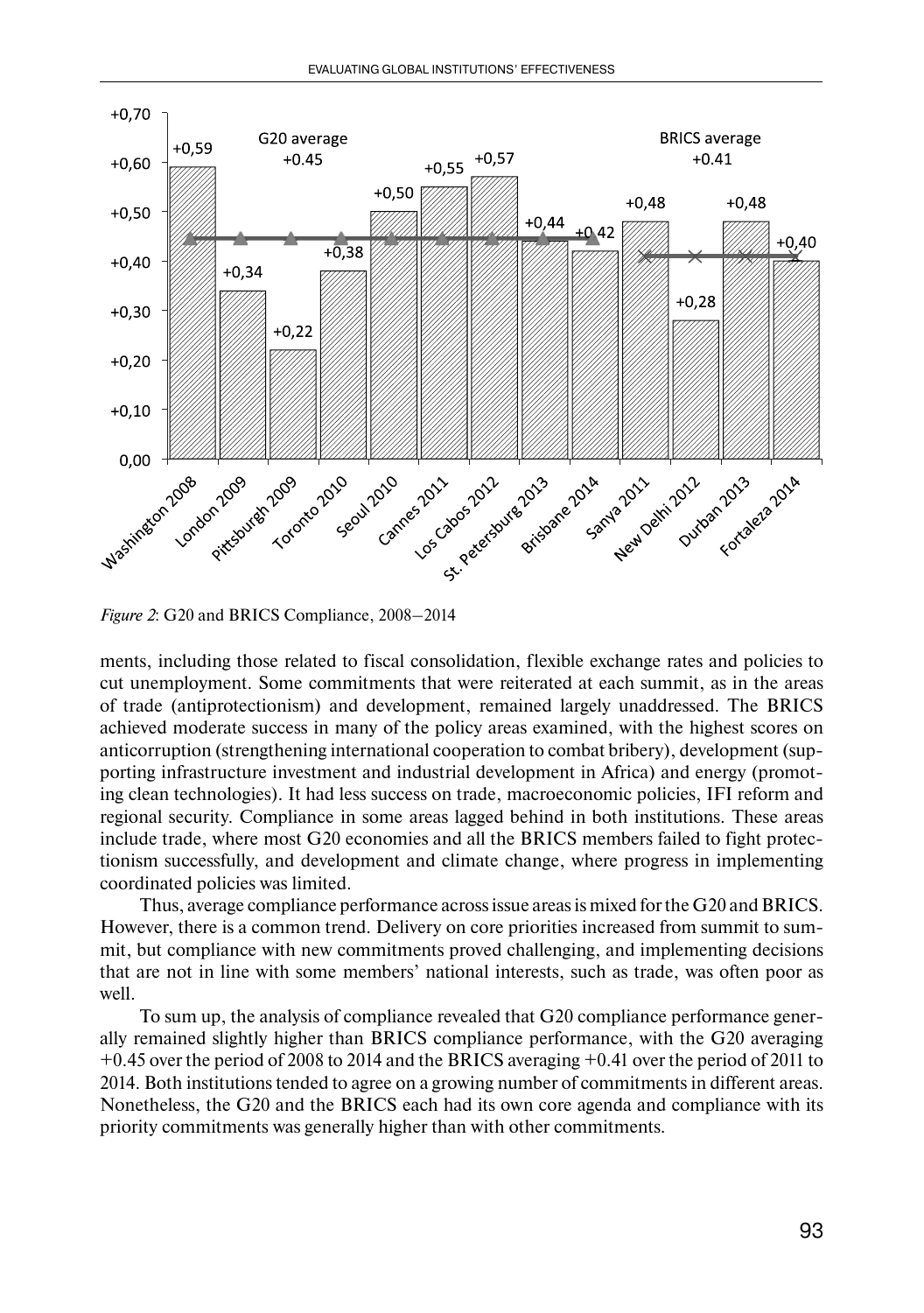|              | Average                                       | $+0.10$ | $+0.60$     | $+0.30$                 | $+0.2$                       |                         | $+0.60$ | $+0.80$                 | $+0.20$    |                         |                              |                          | $+0.50$        | $+0.60$ |                | $+0.20$              | $+0.50$   |             |
|--------------|-----------------------------------------------|---------|-------------|-------------------------|------------------------------|-------------------------|---------|-------------------------|------------|-------------------------|------------------------------|--------------------------|----------------|---------|----------------|----------------------|-----------|-------------|
|              | Fortaleza<br>2014                             | $-1.00$ | $+0.80$     | $+0.20$                 |                              |                         |         | $+0.80$                 |            |                         |                              |                          |                | $+0.60$ |                | $+0.20$              | $+0.60$   | $+1.00$     |
| <b>BRICS</b> | Durban<br>2013                                | 1.00    | $+0.60$     |                         | $+0.20$                      |                         |         |                         |            |                         |                              |                          |                |         |                | $+0.20$              | $+0.40$   |             |
|              | New<br>Delhi<br>2012                          | $\circ$ | $+0.40$     |                         |                              |                         | $+0.60$ |                         | $+0.20$    |                         |                              |                          | $+0.20$        |         |                |                      |           |             |
|              | $\frac{\text{Sanya}}{2011}$                   | $+0.40$ | $+0.60$     | $+0.40$                 |                              |                         |         |                         | $+0.20$    |                         |                              |                          | $+0.80$        |         |                |                      |           |             |
|              | Average                                       | $+0.19$ | $+0.30$     | $+0.29$                 | $+0.53$                      | $+0.48$                 | $+0.57$ | $+0.12$                 | $+0.48$    | $+0.56$                 | $+0.15$                      | $+0.72$                  | $+0.17$        | $+0.58$ | $+0.65$        |                      |           |             |
|              | <b>Brisbane</b><br>2014                       | $+0.05$ | $+0.13$     | $+0.03$                 | $\circ$                      |                         | $+0.25$ |                         |            |                         |                              | $+0.34$                  | $\circ$        | $+0.58$ | $+0.65$        |                      |           |             |
|              | Petersburg<br>2013<br>$\overline{\mathbf{s}}$ | $-0.35$ | $+0.17$     | $+0.35$                 | $+0.70$                      |                         | $+0.55$ | $+0.15$                 |            | $+0.80$                 |                              | $+0.85$                  | $-0.20$        |         |                |                      |           |             |
|              | Los<br>Cabos<br>2012                          | $+0.25$ | $+0.78$     | $+0.46$                 | $+0.68$                      | $+0.55$                 | $+0.58$ | $-0.10$                 |            | $+0.35$                 |                              | $+1.00$                  | $+0.70$        |         |                |                      |           |             |
|              | Cannes<br>2011                                | $+0.50$ | $+0.33$     | $+0.57$                 | $+0.44$                      |                         | $+0.79$ |                         | $+0.50$    | $+0.95$                 | $+0.25$                      | $+0.70$                  |                |         |                |                      |           |             |
| G20          | $\frac{\text{Seoul}}{2010}$                   | $-0.05$ | $+0.60$     | $+0.63$                 | $+0.57$                      | $+0.90$                 | $+0.59$ | $+0.45$                 |            |                         | $+0.05$                      |                          |                |         |                |                      |           |             |
|              | Toronto<br>2010                               | $+0.15$ | $+0.15$     | $+0.10$                 | $+0.71$                      |                         | $+0.45$ | $-0.20$                 | $+0.90$    | $+0.15$                 |                              |                          |                |         |                |                      |           |             |
|              | Pittsburgh<br>2009                            | $-1$    | $-0.05$     | $+0.15$                 | $+0.70$                      |                         | $+0.75$ | $+0.30$                 | $+0.05$    |                         |                              |                          |                |         |                |                      |           |             |
|              | London<br>2009                                | $+0.50$ | $+0.30$     | $\circ$                 | $+0.43$                      | $\circ$                 |         |                         |            |                         |                              |                          |                |         |                |                      |           |             |
|              | Washington                                    | $+0.59$ |             |                         |                              |                         |         |                         |            |                         |                              |                          |                |         |                |                      |           |             |
|              |                                               | Trade   | Development | regulation<br>Financial | economic<br>Macro-<br>policy | Socioeconomic<br>policy | Energy  | corruption<br>Crime and | IFI reform | agriculture<br>Food and | International<br>cooperation | employment<br>Labour and | Climate change | Health  | Infrastructure | Regional<br>security | Terrorism | Environment |

Table 2: G20 and BRICS Compliance by Issue Area *Table 2:* G20 and BRICS Compliance by Issue Area

Notes: IF1 = international financial institution. Figures present average compliance scores for commitments in the particular issue area and are derived<br>from the 2008–2014 G20 and BRICS compliance reports produced by the G *Notes*: IFI = international financial institution. Figures present average compliance scores for commitments in the particular issue area and are derived from the 2008–2014 G20 and BRICS compliance reports produced by the G20 Research Group and the BRICS Research Group.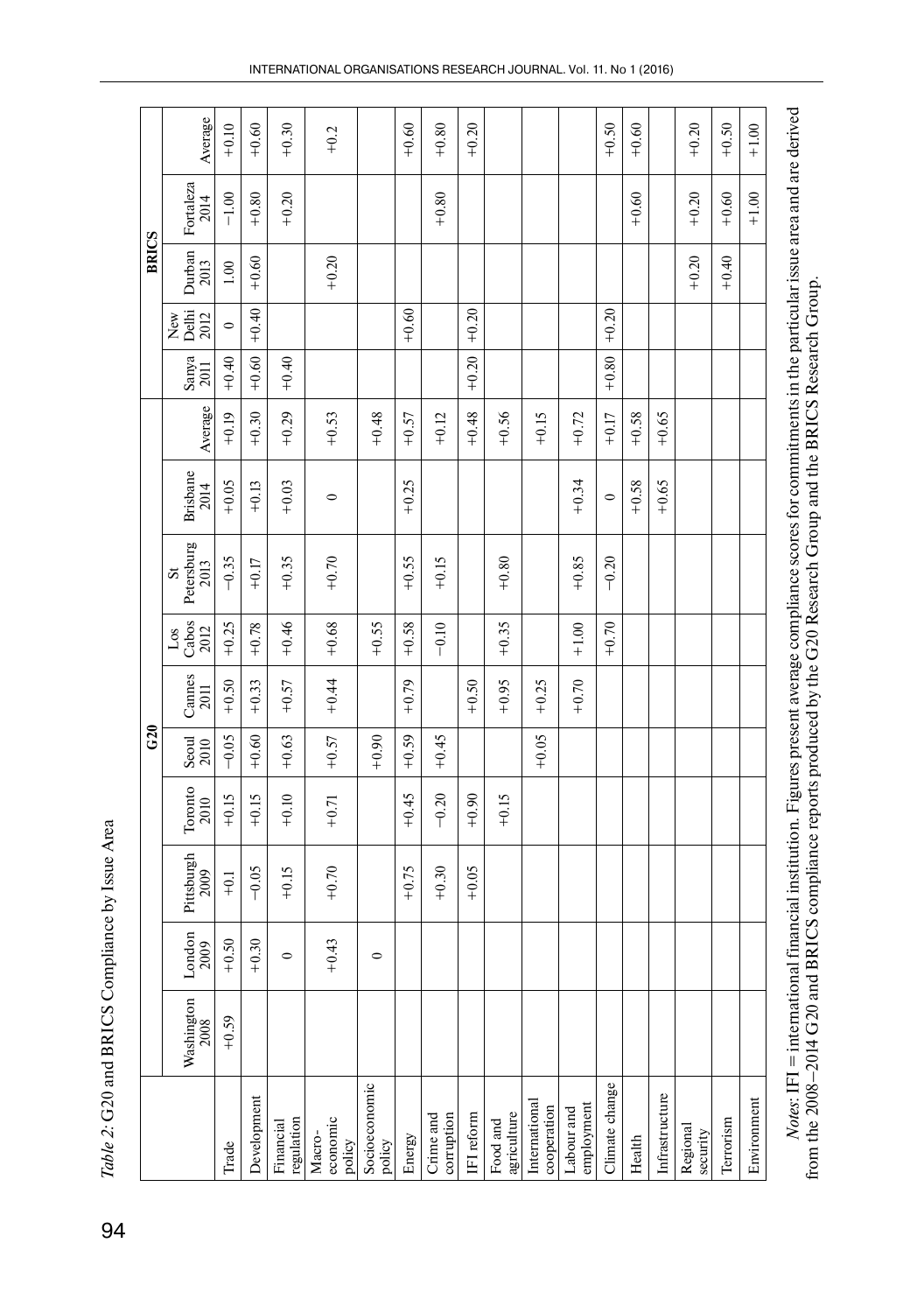## *Compliance Catalysts: Trends in G20 and BRICS Use of Catalysts*

Given the difference in the total number of G20 and BRICS commitments as well as the number of commitments made at different summits, relative indicators were used for comparative analysis. Interestingly, the proportion of commitments with catalysts in G20 and BRICS discourse is reasonably similar, with 37.7% for the G20 (569 of 1,511 commitments) and 41.1% for the BRICS (95 of 231 commitments). However, the opposite trend is observed: although the proportion of G20 commitments with catalysts decreased almost constantly since the 2010 Toronto Summit and dropped to 23.8% at the 2014 Brisbane Summit, the proportion of BRICS commitments increased without interruption until the 2014 Fortaleza Summit, when it decreased slightly to 51.5%. In 2012, for the first time, the BRICS outperformed the G20 in terms of catalysts: 31.7% at the G20 Los Cabos Summit and 43.8% at the New Delhi Summit. Future trends are difficult to predict, but with the substantial proportion of commitments with catalysts made by the BRICS, it is likely to stabilize, rather than increase further.

|                   | Washington<br>2008 | London<br>2009 | Pittsburgh<br>$\epsilon$<br>$\overline{20}$ | Toronto<br>2010 | $\frac{3 \text{eoul}}{2010}$ | Cannes<br>2011 | abos<br>$\mathbf{\mathbf{C}}$<br>$_{\text{LoS}}$<br>201 | Petersburg<br>ొ<br>201<br>ö | <b>Brisbane</b><br>₩<br>$\mathbf{z}$ | Average<br><b>Total</b> |
|-------------------|--------------------|----------------|---------------------------------------------|-----------------|------------------------------|----------------|---------------------------------------------------------|-----------------------------|--------------------------------------|-------------------------|
| With catalysts    | 58                 | 56             | 87                                          | 30              | 65                           | 86             | 57                                                      | 82                          | 48                                   | 569                     |
| %                 | 61.1               | 43.4           | 68.0                                        | 49.2            | 42.5                         | 30.5           | 31.7                                                    | 29.2                        | 23.8                                 | 37.7                    |
| Without catalysts | 37                 | 73             | 41                                          | 31              | 88                           | 196            | 123                                                     | 199                         | 154                                  | 942                     |
| Total             | 95                 | 129            | 128                                         | 61              | 153                          | 282            | 180                                                     | 281                         | 202                                  | 1,511                   |

*Table 3:* G20 Commitments with Catalysts

The declining trend in the G20 discourse could be explained by the institution's transformation from a crisis response committee to a global governance club with an expanding agenda accommodating a wide range of issues with differing degrees of urgency and thus catalysts. The trend for the BRICS is the opposite, as the group is rapidly institutionalizing and uses newly established mechanisms to facilitate implementing its decisions by issuing mandates to internal institutions and setting timelines.

*Table 4:* BRICS Commitments with Catalysts

|                   | terin<br>ਚ਼<br>ဗူဇ္ထ<br>₽<br>$\overline{a}$<br>ᄛ | silia<br>Bra<br>$\overline{20}$ | 昗<br>$\frac{5an}{201}$ | Ë<br>New<br>2012 | Durban<br>2013 | Fortaleza<br>2014 | Total/<br>Average |
|-------------------|--------------------------------------------------|---------------------------------|------------------------|------------------|----------------|-------------------|-------------------|
| With catalysts    | $\mathcal{D}$                                    | 8                               | 11                     | 14               | 25             | 35                | 95                |
| %                 | 13.3                                             | 25.8                            | 28.9                   | 43.8             | 53.2           | 51.5              | 41.1              |
| Without catalysts | 13                                               | 23                              | 27                     | 18               | 22             | 33                | 136               |
| Total             | 15                                               | 31                              | 38                     | 32               | 47             | 68                | 231               |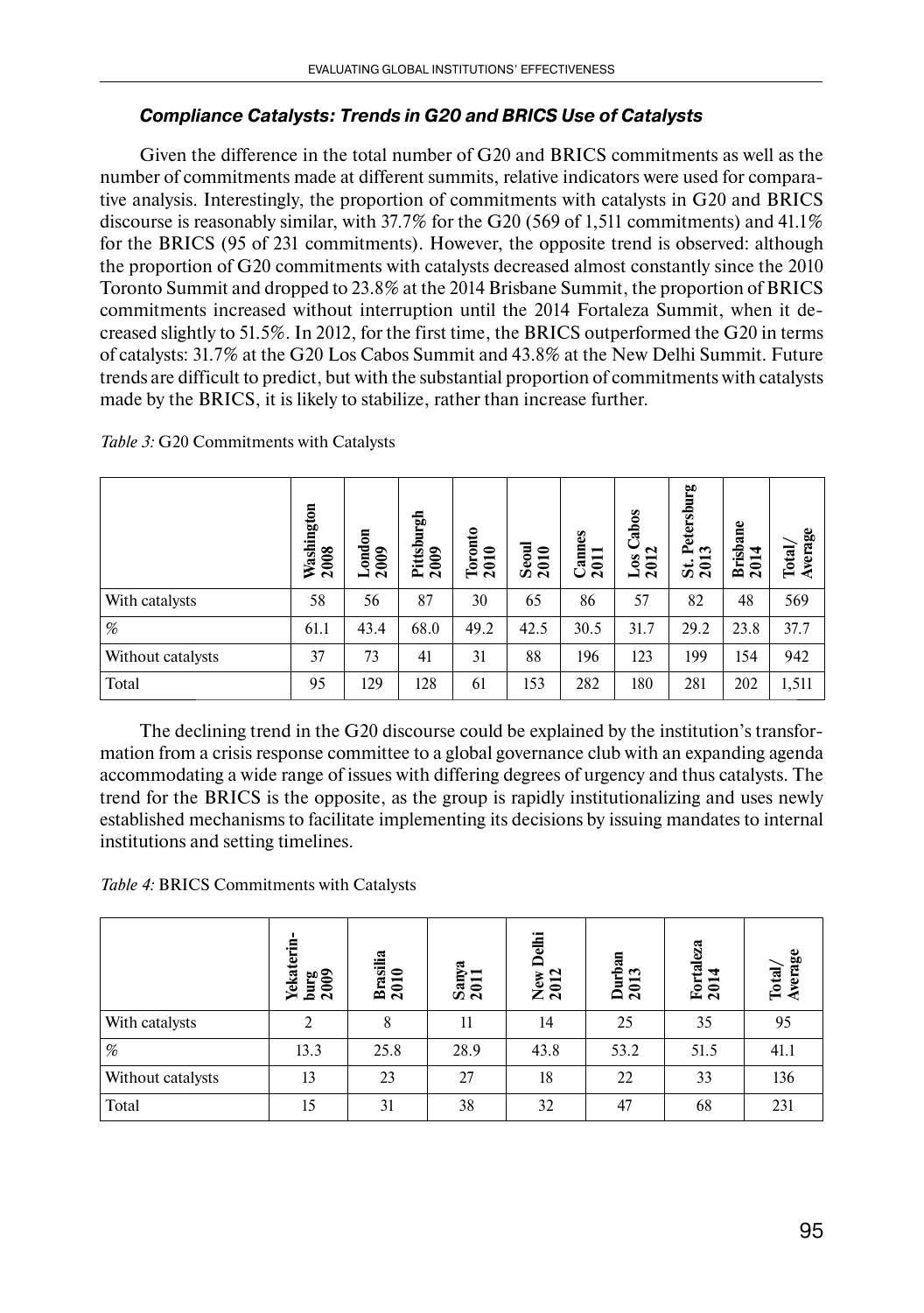G20 and BRICS commitments use different types of catalysts in ways that reflect their respective nature and features.

Cooperation with international organizations, including the intention to cooperate or statements of support, was embedded in 48.9% of G20 commitments with catalysts and 69.5% of BRICS commitments with catalysts. The most frequently mentioned international organizations include the International Monetary Fund (IMF), the Organisation for Economic Cooperation and Development (OECD), the Financial Stability Board, the World Trade Organization (WTO) and the World Bank. The BRICS frequently referred to the United Nations, the IMF and the G20.

The next most frequently used catalyst by the G20 was setting a timeline. Its use varied from summit to summit but the general trend descended from the peak of 62.1% at the Washington Summit. The BRICS used timelines in only 23.1% of its commitments with catalysts, with a decreasing trend after the 2009 Yekaterinburg Summit.

The G20 used priority placement more actively (21.8%) than the BRICS did (2.1%). This preference can be explained by the more G20's more complex system of documentation, which typically includes leaders' declarations, action plans and other documentation annexed to the declaration.

The BRICS used internal mandates more frequently (20%) than the G20 (13.5%). However, the BRICS issued its first mandate at the 2012 New Delhi Summit, when its institutions had sufficiently evolved, whereas the use of internal mandates is evenly distributed in G20 documents.

The G20 actively used mandates to other institutions (external mandates) from its first summit in Washington, although no new mandates related to implementation were issued at the summits in St. Petersburg and Brisbane. The BRICS issued no external mandates at all, which points to a low level of cooperation with international institutions on implementing BRICS decisions.

Only 6.3% of G20 commitments and 3.2% of BRICS commitments contain numerical targets. The G20's London Summit is remarkable because it has largest number of targets (almost 34%) in decisions on coordinating fiscal stimulus and strengthening IFI financing. The use of this catalyst later declined, with only 1.8% in Los Cabos and none in St. Petersburg.

Self-accountability catalysts were more typical for the G20, although they constitute only 2.28% of all G20 catalysts. The BRICS used these catalysts at New Delhi and Durban with the intention to review progress on the establishing the New Development Bank (NDB) and Contingent Reserve Arrangement (CRA).

|                               | Washington<br>2008 | London<br>2009 | Pittsburgh<br>2009 | Toronto<br>2010 | Seoul<br>2010 | Cannes<br>2011 | Cabos<br>2012<br><b>So</b> T | Petersburg<br>2013<br>5i | <b>Brisbane</b><br>₹<br>201 | Total |
|-------------------------------|--------------------|----------------|--------------------|-----------------|---------------|----------------|------------------------------|--------------------------|-----------------------------|-------|
| International<br>organization | 18                 | 33             | 35                 | 20              | 29            | 42             | 24                           | 49                       | 28                          | 278   |
| $\%$                          | 31                 | 58.9           | 40.2               | 66.7            | 44.6          | 48.8           | 42.1                         | 59.8                     | 58.3                        | 48.9  |
| Timeline                      | 36                 | 15             | 22                 | 17              | 16            | 30             | 27                           | 12                       | 15                          | 190   |
| $\%$                          | 62.1               | 26.8           | 25.3               | 56.7            | 24.6          | 34.9           | 47.4                         | 14.6                     | 31.3                        | 33.4  |

*Table 5:* G20 Catalysts by Type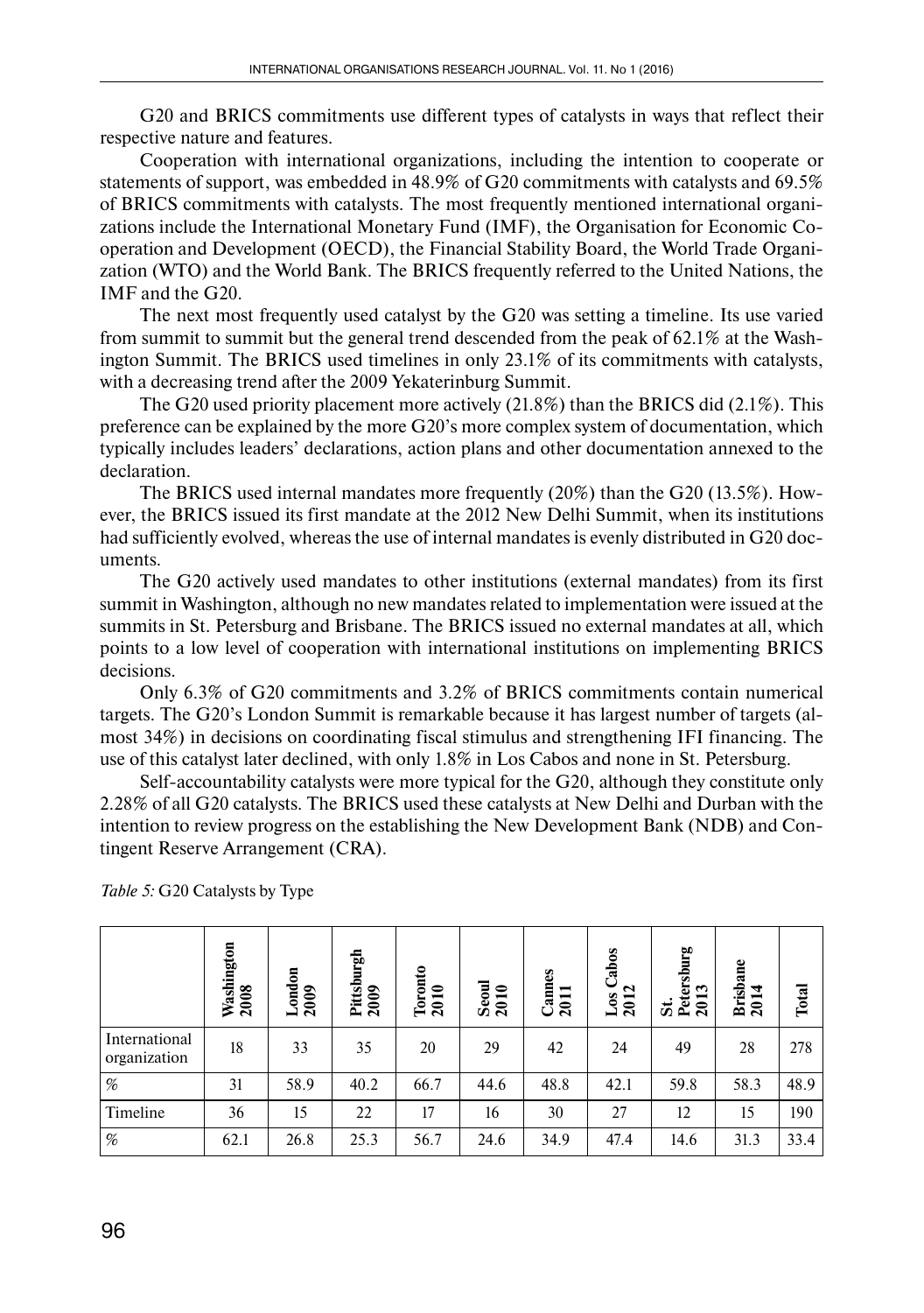|                         | Washington<br>2008 | $\frac{\text{London}}{2009}$ | Pittsburgh<br>2009 | Toronto<br>2010 | $Scon$<br>$2010$ | Cannes<br>2011 | Cabos<br>$\frac{\text{Los}}{2012}$ | Petersburg<br>2013<br>$\ddot{\mathbf{z}}$ | Brisbane<br>2014 | Total |
|-------------------------|--------------------|------------------------------|--------------------|-----------------|------------------|----------------|------------------------------------|-------------------------------------------|------------------|-------|
| Priority<br>placement   | 6                  | 11                           | 38                 | $\mathbf{1}$    | 25               | 13             | 8                                  | 16                                        | 6                | 124   |
| %                       | 10.3               | 19.7                         | 43.7               | 3.3             | 38.5             | 15.1           | 14                                 | 19.5                                      | 12.5             | 21.8  |
| Internal<br>mandate     | 9                  | 3                            | 15                 | $\overline{4}$  | 6                | 8              | 16                                 | 10                                        | 6                | 77    |
| %                       | 15.5               | 5.4                          | 17.2               | 13.3            | 9.2              | 9.3            | 28.1                               | 12.2                                      | 12.5             | 13.5  |
| External<br>mandate     | 9                  | 5                            | 11                 | 9               | 7                | $\overline{3}$ | $\overline{2}$                     | $\boldsymbol{0}$                          | $\theta$         | 46    |
| %                       | 15.5               | 8.9                          | 12.6               | 30              | 10.8             | 3.5            | 3.5                                | $\mathbf{0}$                              | $\theta$         | 8.1   |
| Numerical<br>target     | $\theta$           | 19                           | $\theta$           | $\theta$        | 4                | 10             | 1                                  | $\boldsymbol{0}$                          | $\overline{2}$   | 36    |
| %                       | $\mathbf{0}$       | 33.9                         | $\theta$           | $\mathbf{0}$    | 6.2              | 11.6           | 1.8                                | $\mathbf{0}$                              | 4.2              | 6.3   |
| Self-<br>accountability | $\mathbf{0}$       | $\mathbf{1}$                 | $\overline{2}$     | $\overline{2}$  | $\overline{0}$   | $\overline{4}$ | $\overline{2}$                     | $\overline{2}$                            | $\theta$         | 13    |
| %                       | $\mathbf{0}$       | 1.8                          | 2.3                | 6.7             | $\overline{0}$   | 4.7            | 3.5                                | 2.4                                       | $\theta$         | 2.3   |

*Table 6:* BRICS Catalysts by Type

|                                                                                                                       | Yekaterinburg<br>2009 | Brasilia<br>2010 | Sanya<br>2011  | New Delhi<br>2012 | Durban<br>2013 | Fortaleza<br>2014 | Total          |
|-----------------------------------------------------------------------------------------------------------------------|-----------------------|------------------|----------------|-------------------|----------------|-------------------|----------------|
| International organization                                                                                            | $\overline{2}$        | 6                | $\overline{7}$ | 9                 | 20             | 22                | 66             |
| $\%$                                                                                                                  | 100                   | 75               | 63.6           | 64.3              | 80             | 62.9              | 69.5           |
| Internal mandate                                                                                                      | $\theta$              | $\theta$         | $\theta$       | 4                 | 4              | 11                | 19             |
| $\%$                                                                                                                  | $\mathbf{0}$          | $\theta$         | $\theta$       | 28.6              | 16             | 31.4              | 20             |
| Timeline                                                                                                              | 1                     | 3                | $\overline{4}$ | 4                 | 5              | 5                 | 22             |
| $\%$                                                                                                                  | 50                    | 37.5             | 36.4           | 28.6              | 20             | 14.3              | 23.1           |
| Numerical target                                                                                                      | $\theta$              | $\theta$         | $\Omega$       | $\theta$          | $\overline{2}$ | 1                 | 3              |
| %                                                                                                                     | $\theta$              | $\theta$         | $\theta$       | $\theta$          | 8              | 2.9               | 3.2            |
| Self-accountability                                                                                                   | $\theta$              | $\theta$         | $\theta$       | 1                 | $\overline{2}$ | $\theta$          | 3              |
| %                                                                                                                     | $\theta$              | $\theta$         | $\theta$       | 7.1               | 8              | $\theta$          | 3.2            |
| Priority placement                                                                                                    | $\theta$              | $\theta$         | $\theta$       | $\theta$          | 1              | 1                 | $\overline{2}$ |
| %                                                                                                                     | $\theta$              | $\theta$         | $\Omega$       | $\theta$          | $\overline{4}$ | 2.9               | 2.1            |
| External mandate                                                                                                      | $\theta$              | $\theta$         | $\theta$       | $\theta$          | $\theta$       | $\theta$          | $\theta$       |
| $% \mathcal{P}_{\mathrm{C}}\left( \mathcal{P}_{\mathrm{C}}\right) =\left( \mathcal{P}_{\mathrm{C}}\right) ^{\prime }$ | $\boldsymbol{0}$      | $\boldsymbol{0}$ | $\theta$       | $\boldsymbol{0}$  | $\theta$       | $\theta$          | $\overline{0}$ |

G20 catalysts are unevenly distributed by policy areas. Catalysts are used most frequently for IFI reform (81.4%), which is to be expected given the need for cooperation to attain results.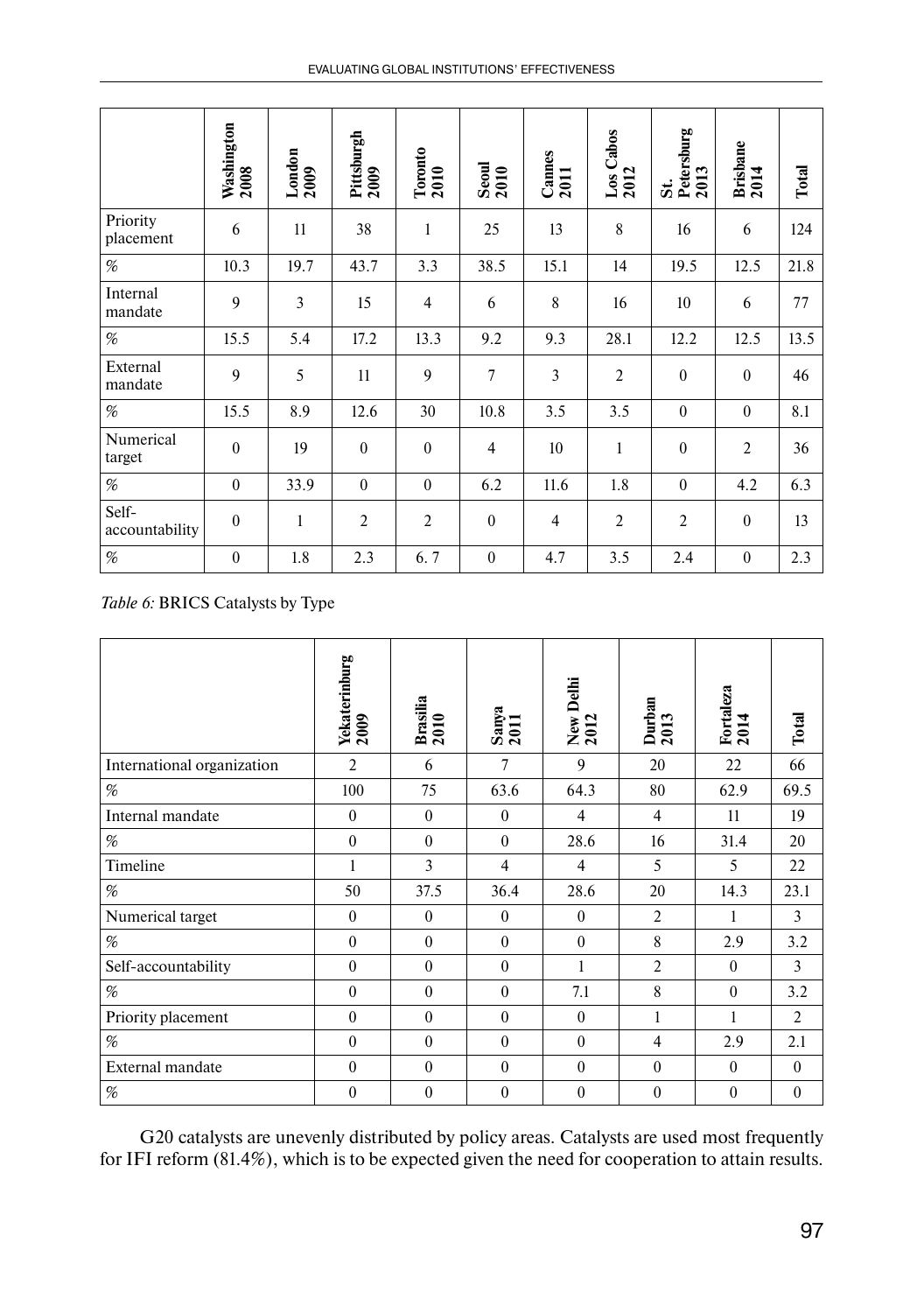Catalysts are used often in accountability (55.6%) and international cooperation (45.7%), and less often in commitments on the core G20 agenda such as trade (39.6%), financial regulation (34.3%), macroeconomic policy (25.4%), and labour and employment (19%). Thus, the distribution of catalysts depends less on the importance of the policy area than on the possible impact of the international institution on implementation.

|                               | Washington<br>2008 | London<br>2009   | Pittsburgh<br>2009 | Toronto<br>2010  | $S$ eoul<br>$2010$ | $\frac{\text{Cames}}{\text{2011}}$ | $\frac{\text{Los} \text{ Cabos}}{2012}$ | St. Petersburg<br>2013 | Brisbane<br>2014 | Total |
|-------------------------------|--------------------|------------------|--------------------|------------------|--------------------|------------------------------------|-----------------------------------------|------------------------|------------------|-------|
| IFI reform                    | 14                 | 29               | 11                 | 4                | 16                 | 22                                 | 8                                       | 5                      | 4                | 113   |
| With catalysts                | 14                 | 23               | 8                  | $\overline{4}$   | 14                 | 18                                 | 6                                       | $\overline{3}$         | $\overline{2}$   | 92    |
| %                             | 100                | 79.3             | 72.7               | 100              | 87.5               | 81.8                               | 75                                      | 60                     | 50               | 81.4  |
| Climate change                | $\theta$           | $\overline{3}$   | $\overline{3}$     | 3                | 8                  | 8                                  | $\overline{4}$                          | 11                     | $\overline{7}$   | 47    |
| With catalysts                | $\boldsymbol{0}$   | 1                | $\overline{3}$     | $\mathbf{1}$     | $\overline{3}$     | $\overline{4}$                     | $\overline{3}$                          | 6                      | 6                | 27    |
| $\%$                          | $\boldsymbol{0}$   | 33.3             | 100                | 33.3             | 37.5               | 50                                 | 75                                      | 54.5                   | 85.7             | 57.4  |
| Accountability                | $\overline{4}$     | $\overline{3}$   | 15                 | $\overline{2}$   | $\overline{4}$     | 5                                  | 13                                      | 9                      | 17               | 72    |
| With catalysts                | $\overline{2}$     | $\overline{3}$   | 15                 | $\mathbf{1}$     | $\mathbf{1}$       | $\overline{2}$                     | 10                                      | $\overline{2}$         | $\overline{4}$   | 40    |
| $\%$                          | 50                 | 100              | 100                | 50               | 25                 | 40                                 | 76.9                                    | 22.2                   | 23.5             | 55.6  |
| Crime and<br>corruption       | 3                  | $\boldsymbol{0}$ | 3                  | 3                | $\,$ 8 $\,$        | 5                                  | $\overline{7}$                          | 34                     | 4                | 67    |
| With catalysts                | $\mathbf{1}$       | $\mathbf{0}$     | $\overline{2}$     | $\overline{3}$   | $\overline{2}$     | 5                                  | $\overline{3}$                          | 16                     | $\overline{0}$   | 32    |
| $\%$                          | $\boldsymbol{0}$   | $\mathbf{0}$     | 66.7               | 100              | 25                 | 100                                | 42.9                                    | 47.1                   | $\overline{0}$   | 47.8  |
| International<br>cooperation  | $\theta$           | $\theta$         | $\overline{4}$     | $\theta$         | 2                  | 12                                 | 5                                       | 12                     | $\theta$         | 35    |
| With catalysts                | $\overline{0}$     | $\mathbf{0}$     | $\overline{4}$     | $\theta$         | $\overline{0}$     | $\overline{4}$                     | $\overline{2}$                          | 6                      | $\theta$         | 16    |
| %                             | $\overline{0}$     | $\mathbf{0}$     | 100                | $\boldsymbol{0}$ | $\mathbf{0}$       | $\overline{0}$                     | 40                                      | $\mathbf{0}$           | $\theta$         | 45.7  |
| Energy                        | $\theta$           | $\theta$         | 16                 | $\mathbf{1}$     | 14                 | 18                                 | 10                                      | 19                     | 16               | 94    |
| With catalysts                | $\boldsymbol{0}$   | $\boldsymbol{0}$ | 10                 | $\mathbf{1}$     | 6                  | 7                                  | 2                                       | 10                     | 3                | 39    |
| $% \mathcal{P}_{\mathcal{A}}$ | $\overline{0}$     | $\mathbf{0}$     | 62.5               | 100              | 42.9               | 38.9                               | 20                                      | 52.6                   | 18.8             | 41.5  |
| Trade                         | 5                  | 14               | 6                  | 9                | 17                 | 15                                 | 9                                       | 12                     | 9                | 96    |
| With catalysts                | 4                  | $\overline{4}$   | $\overline{4}$     | 6                | 5                  | 6                                  | $\overline{c}$                          | 4                      | $\overline{3}$   | 38    |
| %                             | 80                 | 28.6             | 66.7               | 66.7             | 29.4               | 40                                 | 22.2                                    | 33.3                   | 33.3             | 39.6  |
| Development                   | 4                  | 15               | 9                  | 8                | 22                 | 17                                 | 10                                      | 50                     | 11               | 146   |
| With catalysts                | $\overline{2}$     | 9                | 6                  | $\overline{4}$   | 9                  | $\overline{2}$                     | $\overline{2}$                          | 16                     | $\overline{2}$   | 52    |
| $\%$                          | 50                 | 60               | 66.7               | 50               | 40.9               | 11.8                               | 20                                      | 32                     | 18.2             | 35.6  |
| Financial<br>regulation       | 59                 | 45               | 23                 | 12               | 24                 | 38                                 | 18                                      | 21                     | 11               | 251   |
| With catalysts                | 29                 | 5                | 10                 | $\overline{7}$   | $\,8\,$            | 8                                  | 11                                      | $\overline{4}$         | 4                | 86    |

*Table 7:* G20 Catalysts by Issue Area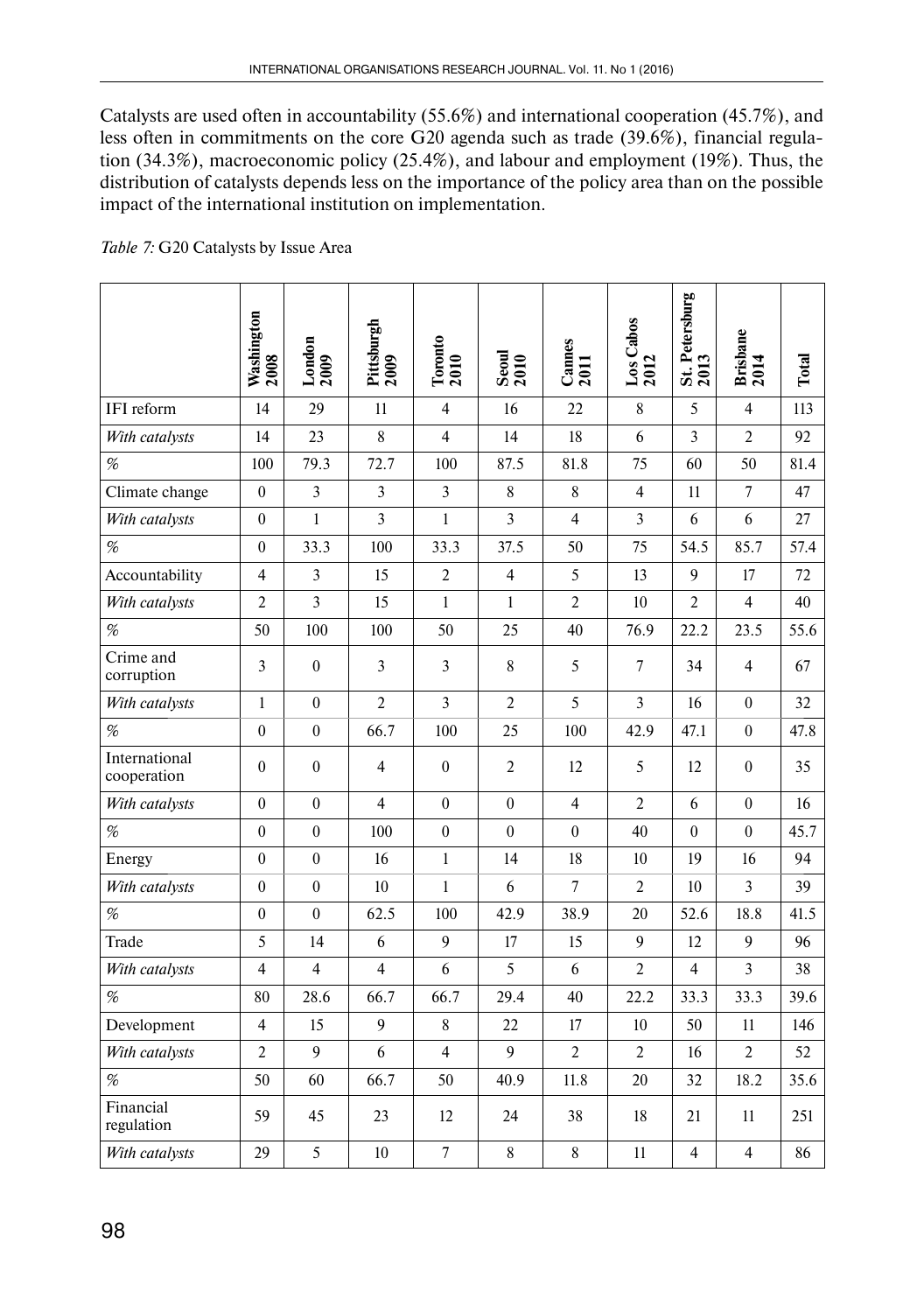|                          | Washington<br>2008 | London<br>$2009$ | Pittsburgh<br>2009 | Toronto<br>2010  | $\frac{3}{2010}$ | $\frac{\text{Cames}}{\text{2011}}$ | $\frac{\text{Los Cabos}}{2012}$ | St. Petersburg<br>2013 | <b>Brisbane</b><br>2014 | Total |
|--------------------------|--------------------|------------------|--------------------|------------------|------------------|------------------------------------|---------------------------------|------------------------|-------------------------|-------|
| %                        | 49.2               | 11.1             | 43.5               | 58.3             | 33.3             | 21.1                               | 61.1                            | 19.0                   | 36.4                    | 34.3  |
| Socioeconomic<br>policy  | $\theta$           | 1                | $\mathbf{1}$       | $\overline{2}$   | 6                | $\overline{2}$                     | 3                               | $\theta$               | $\theta$                | 15    |
| With catalysts           | $\mathbf{0}$       | $\mathbf{1}$     | $\mathbf{1}$       | $\mathbf{1}$     | $\theta$         | $\overline{2}$                     | $\theta$                        | $\theta$               | $\theta$                | 5     |
| %                        | $\mathbf{0}$       | 100              | 100                | 50               | $\boldsymbol{0}$ | 100                                | $\boldsymbol{0}$                | $\theta$               | $\theta$                | 33.3  |
| Food and<br>agriculture  | $\mathbf{0}$       | $\mathbf{0}$     | 3                  | $\overline{2}$   | $\overline{2}$   | 36                                 | $\overline{4}$                  | 11                     | $\boldsymbol{0}$        | 58    |
| With catalysts           | $\theta$           | $\theta$         | $\overline{3}$     | $\theta$         | $\mathbf{1}$     | 9                                  | $\overline{2}$                  | $\overline{2}$         | $\theta$                | 17    |
| %                        | $\mathbf{0}$       | $\boldsymbol{0}$ | 100                | $\boldsymbol{0}$ | 50               | 25                                 | 50                              | 18.2                   | $\theta$                | 29.3  |
| Macroeconomic<br>policy  | 6                  | 15               | 28                 | 15               | 28               | 91                                 | 67                              | 67                     | 41                      | 358   |
| With catalysts           | 6                  | 9                | 19                 | $\overline{2}$   | 16               | 17                                 | 12                              | 6                      | $\overline{4}$          | 91    |
| %                        | 100                | 60               | 67.9               | 13.3             | 57.1             | 18.7                               | 17.9                            | 9                      | 9.8                     | 25.4  |
| Labour and<br>employment | $\mathbf{0}$       | $\overline{4}$   | 6                  | $\mathbf{0}$     | $\boldsymbol{0}$ | 8                                  | 18                              | 29                     | 18                      | 84    |
| With catalysts           | $\theta$           | 1                | $\overline{2}$     | $\theta$         | $\theta$         | $\overline{2}$                     | $\mathbf{1}$                    | 6                      | $\overline{4}$          | 16    |
| $\%$                     | $\mathbf{0}$       | 25               | 33.3               | 0.0              | $\mathbf{0}$     | 25.0                               | 5.6                             | 20.7                   | 22.2                    | 19    |

*Note*: IFI = international financial institution.

Because there is a relatively low number of BRICS commitments with catalysts, it is not possible to analyze the distribution by policy areas. Catalysts were most frequently used on IFI reform (87.5%), terrorism (66.7%), climate change (58.3%), development (56.5%), international cooperation (56%) and regional security (40%). However, the trend across summits is quite mixed.

In conclusion, the evolving institutionality of the BRICS was accompanied by a rise in the use of commitment catalysts, which mostly included references to international institutions, internal mandates and timelines. The same three types of catalysts were prioritized in G20 documents, although the G20's use of commitment catalysts declined.

#### *Compliance Catalysts: How They Work or Do Not Work*

Two subsets of commitments with and without embedded catalysts were compared to assess whether commitment catalysts affect compliance performance.

Compliance assessments are available for 114 G20 commitments made from 2008 to 2014 (see Table 8). The number of monitored commitments increased steadily, with only three analyzed in the 2008 Washington Summit compliance report and 16 to 17 commitments assessed for each summit after Cannes in 2011 to Brisbane in 2014.

Catalysts were built into all three commitments assessed for Washington. For London, the number of commitments with catalysts included in the compliance assessment dropped to two. Eight of nine Pittsburgh commitments monitored contained catalysts. After the Toronto Sum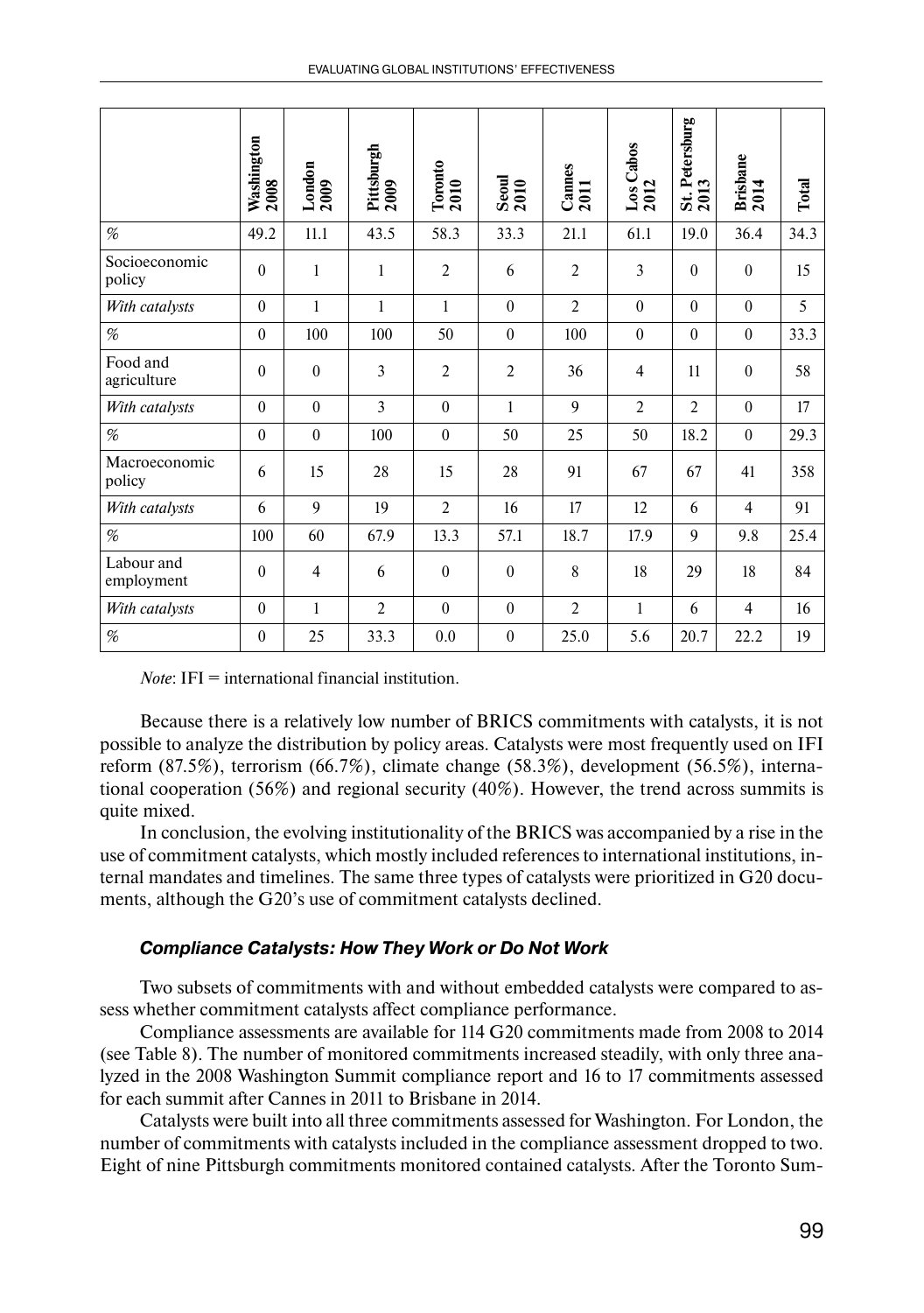mit, the number of monitored commitments with catalysts remained relatively stable at about 30% of all commitments assessed.

| <b>Summit</b>                           | Washington<br>2008 | ondon<br>000<br>$\mathbf{\tilde{c}}$ | 틺<br>ŝ<br>$\frac{60}{2}$<br>荘<br>≏<br>$\bar{\mathbf{N}}$ | Toronto<br>2010 | eou<br>≏<br>$\overline{20}$<br>w | Cannes<br>2011 | Cabos<br>2012<br>$_{\text{LoS}}$ | Petersburg<br>ొ<br>0<br>S<br>$\mathbf{\tilde{c}}$ | <b>Brisbane</b><br>4<br>201 | Total/Average |
|-----------------------------------------|--------------------|--------------------------------------|----------------------------------------------------------|-----------------|----------------------------------|----------------|----------------------------------|---------------------------------------------------|-----------------------------|---------------|
| Commitments                             | 95                 | 129                                  | 128                                                      | 61              | 153                              | 282            | 180                              | 281                                               | 202                         | 1,511         |
| Monitored commitments                   | 3                  | 13                                   | 9                                                        | 10              | 13                               | 16             | 17                               | 16                                                | 17                          | 114           |
| Monitored commitments<br>with catalysts | 3                  | $\overline{2}$                       | 8                                                        | 5               | 5                                | 5              | 4                                | 6                                                 | 5                           | 43            |
| %                                       | 100                | 15.4                                 | 88.9                                                     | 50              | 38.5                             | 31.3           | 23.5                             | 37.5                                              | 29.4                        | 37.7          |

*Table 8:* G20 Commitments, Compliance Assessments and Monitored Commitments with Catalysts, 2008–2014

For the BRICS, of the 23 commitments assessed in the compliance reports from 2009 to 2014, 10 contained catalysts (see Table 9). Only one of the five commitments monitored for the Sanya Summit had embedded catalysts. Between 2012 and 2014, about a half the monitored commitments included catalysts.

*Table 9:* BRICS Commitments, Compliance Assessments and Monitored Commitments with Catalysts, 2009–2014

| <b>Summit</b>                        | Yekaterinburg<br>2009 | Brasilia<br>2010 | Sanya<br>2011 | Delhi<br>New<br>2012 | Durban<br>2013 | Fortaleza<br>₹<br>201 | verage<br>Total/ |
|--------------------------------------|-----------------------|------------------|---------------|----------------------|----------------|-----------------------|------------------|
| Commitments                          | 15                    | 31               | 38            | 32                   | 47             | 68                    | 231              |
| Monitored commitments                | $\theta$              | $\Omega$         |               | 5                    |                | 8                     | 23               |
| Monitored commitments with catalysts | $\mathbf{0}$          | $\theta$         |               | 3                    | 2              | 4                     | 10               |
| $\%$                                 | n/a                   | n/a              | 20            | 60                   | 40             | 50                    | 43.48            |

*Note*:  $n/a = not applicable$ 

A comparison of the commitments with and without embedded catalysts reveals that the average compliance score for those with catalysts was lower than those without catalysts for six out the eight G20 summits assessed (see Table 10). Commitments with catalysts registered slightly higher compliance scores only in Toronto and Cannes. The gap between commitments with and without catalysts widened after the Los Cabos Summit. As a result, the average compliance score for commitments with catalysts amounted to  $+0.31$ , the average for all commitments was  $+0.43$  and the average for commitments without catalysts was  $+0.49$ .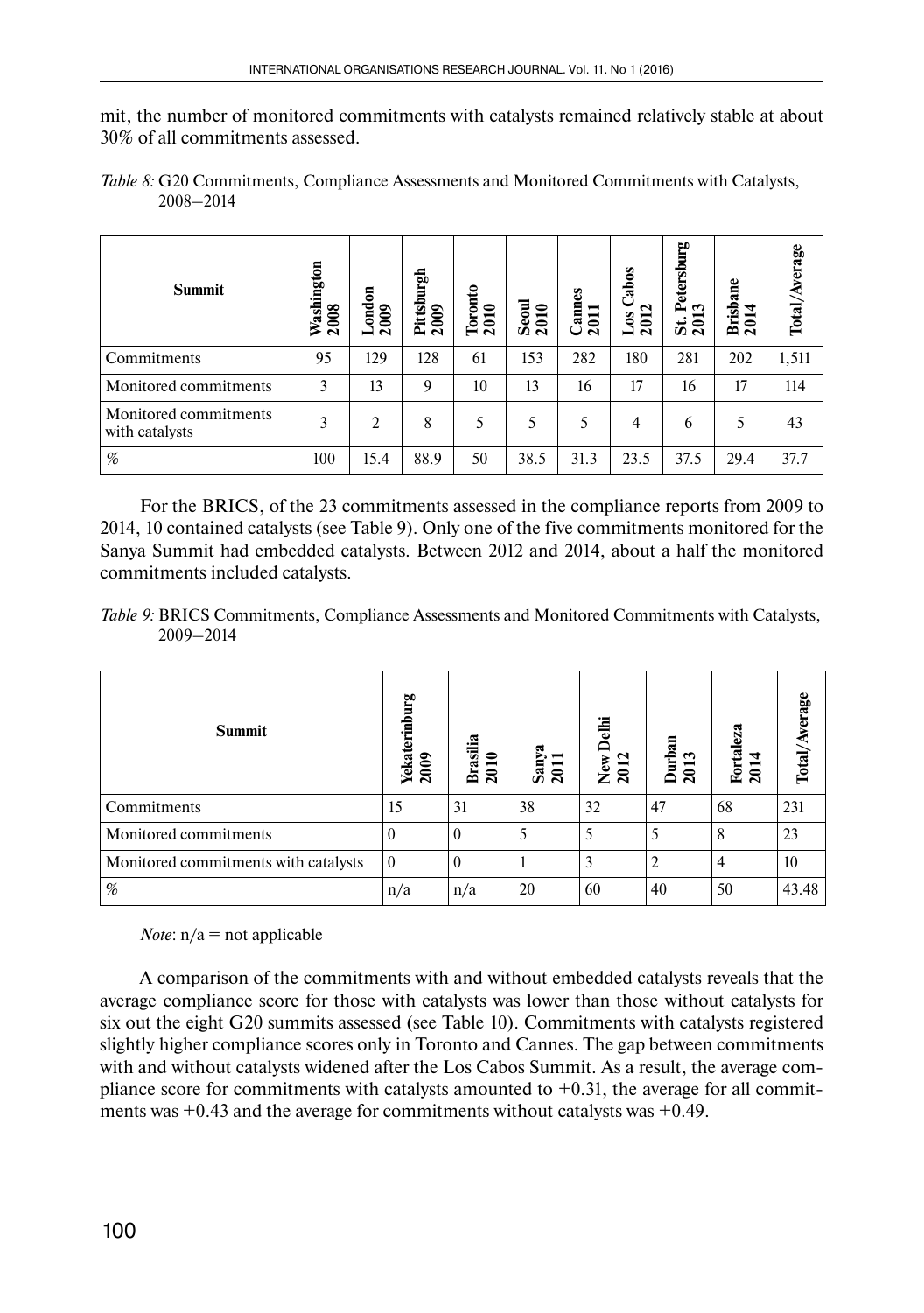| <b>Summit</b>                              | Washington<br>2008 | London<br>2009 | Pittsburgh<br>2009 | Toronto<br>$\bullet$<br>201 | $\frac{$<br>\nSeoul<br>\n2010 | Cannes<br>$\overline{\phantom{0}}$<br>201 | Cabos<br>$\mathbf{\tilde{c}}$<br>$\overline{\text{L}}$ os<br>201 | Petersburg<br>ొ<br>201<br>ö | <b>Brisbane</b><br>4<br>201 | Average<br>Total, |
|--------------------------------------------|--------------------|----------------|--------------------|-----------------------------|-------------------------------|-------------------------------------------|------------------------------------------------------------------|-----------------------------|-----------------------------|-------------------|
| Monitored commitments                      | 3                  | 13             | 9                  | 10                          | 13                            | 16                                        | 17                                                               | 16                          | 17                          | 114               |
| Average score                              | $+0.59$            | $+0.34$        | $+0.22$            | $+0.38$                     | $+0.5$                        | $+0.55$                                   | $+0.57$                                                          | $+0.44$                     | $+0.25$                     | $+0.43$           |
| Monitored commitments<br>with catalysts    | 3                  | $\overline{2}$ | 8                  | 5                           | 5                             | 5                                         | 4                                                                | 6                           | 5                           | 43                |
| Average score                              | $+0.59$            | $+0.25$        | $+0.16$            | $+0.39$                     | $+0.45$                       | $+0.57$                                   | $+0.43$                                                          | $+0.04$                     | $-0.11$                     | $+0.31$           |
| Monitored commitments<br>without catalysts | $\theta$           | 11             |                    | 5                           | 8                             | 11                                        | 13                                                               | 10                          | 12                          | 71                |
| Average score                              | n/a                | $+0.36$        | $+0.38$            | $+0.37$                     | $+0.57$                       | $+0.54$                                   | $+0.62$                                                          | $+0.68$                     | $+0.40$                     | $+0.49$           |

*Table 10:* G20 Compliance Assessments, 2008–2014

*Note*:  $n/a$  = not applicable

The trend is similar for the BRICS (see Table 11). The average compliance score on commitments with catalysts was  $+0.40$ , which is slightly lower than the average compliance for all commitments  $(+0.41)$  and for commitments without catalysts  $(+0.46)$ . The score for commitments with catalysts was higher than the figure for the other commitments at the Sanya and Durban summits, but substantially lower for New Delhi and Fortaleza.

| Table 11: BRICS Compliance Assessments, 2011-2014 |  |
|---------------------------------------------------|--|
|---------------------------------------------------|--|

| <b>Summit</b>                           | Sanya<br>2011 | New<br>Delhi<br>2012 | Durban<br>2013 | For-<br>taleza<br>2014 | Total/<br>Average |
|-----------------------------------------|---------------|----------------------|----------------|------------------------|-------------------|
| Monitored commitments                   | 5             | 5                    | 5              | 8                      | 23                |
| Average score                           | $+0.48$       | $+0.28$              | $+0.48$        | $+0.40$                | $+0.41$           |
| Monitored commitments with catalysts    |               | 3                    | $\mathfrak{D}$ | 4                      | 10                |
| Average score                           | $+0.60$       | $+0.20$              | $+0.50$        | $+0.30$                | $+0.40$           |
| Monitored commitments without catalysts | 4             | $\mathfrak{D}$       | 3              | $\overline{4}$         | 13                |
| Average score                           | $+0.45$       | $+0.40$              | $+0.47$        | $+0.50$                | $+0.46$           |

According to a comparison of the G20's compliance scores for commitments with and without catalysts, catalysts encouraged compliance on only the three issue areas of trade, food and agriculture, and international cooperation (see Table 12). In the other seven issue areas for which scores were available for both subsets of commitments, the G20 generally performed better on commitments without catalysts. Average compliance performance on issue areas where all commitments assessed do not contain catalysts (health and infrastructure) was relatively high (+0.58 and +0.65, respectively). Compliance scores on crime and corruption and on IFI reform, with catalysts in all monitored commitments, lag behind (at  $+0.12$  and  $+0.48$ , respectively).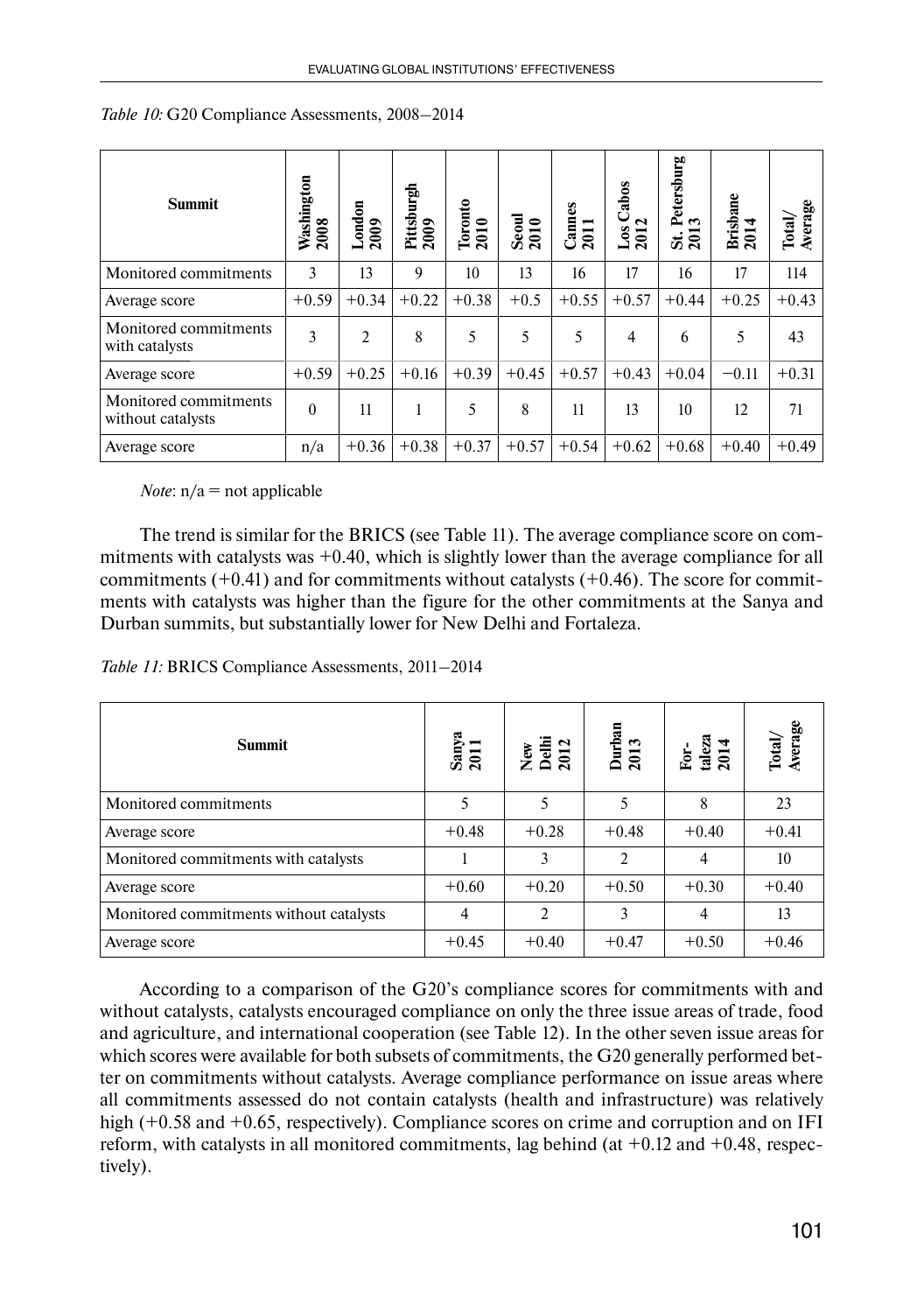|                           | Washington<br>2008 | $\frac{\text{London}}{2009}$ | Pittsburgh<br>2009 | Toronto<br>2010 | $\frac{1}{2010}$ | <b>Cames</b><br>2011 | Los Cabos<br>2012 | St. Peters-<br>burg 2013 | Brisbane<br>2014 | Average  |
|---------------------------|--------------------|------------------------------|--------------------|-----------------|------------------|----------------------|-------------------|--------------------------|------------------|----------|
|                           |                    |                              |                    |                 |                  |                      |                   |                          |                  |          |
| Without catalysts         |                    |                              |                    |                 |                  |                      |                   |                          |                  |          |
| Trade                     |                    | $+0.50$                      |                    |                 | $-0.05$          |                      | $+0.25$           |                          | $+0.05$          | $+0.19$  |
| Development               |                    | $+0.30$                      |                    | $+0.15$         | $+0.60$          | $+0.33$              | $+0.78$           | $+0.38$                  | $+0.13$          | $+0.38$  |
| Macroeconomic policy      |                    | $+0.43$                      |                    | $+0.73$         | $+0.89$          | $+0.44$              | $+0.68$           | $+0.70$                  | $+0.05$          | $+0.56$  |
| Financial regulation      |                    | $\boldsymbol{0}$             |                    | $+0.10$         | $+0.67$          | $+0.57$              | $+0.15$           |                          | $+0.30$          | $+0.30$  |
| Energy                    |                    |                              | $+0.75$            |                 | $+0.80$          | $+0.95$              |                   |                          | $+0.85$          | $+0.84$  |
| Labour and employment     |                    |                              |                    |                 |                  | $+0.70$              | $+1.00$           | $+0.85$                  | $+0.45$          | $+0.75$  |
| International cooperation |                    |                              |                    |                 | $+0.05$          |                      |                   |                          |                  | $+0.05$  |
| Climate change            |                    |                              |                    |                 |                  |                      | $+0.70$           |                          |                  | $+0.70$  |
| Food and agriculture      |                    |                              |                    | $+0.15$         |                  |                      | $+0.35$           | $+0.80$                  |                  | $+0.43$  |
| Socioeconomic policy      |                    |                              |                    |                 | $+0.90$          |                      | $+0.55$           |                          |                  | $+0.73$  |
| Health                    |                    |                              |                    |                 |                  |                      |                   |                          | $+0.58$          | $+0.58$  |
| Infrastructure            |                    |                              |                    |                 |                  |                      |                   |                          | $+0.65$          | $+0.65$  |
| With catalysts            |                    |                              |                    |                 |                  |                      |                   |                          |                  |          |
| Trade                     | $+0.59$            | $+0.50$                      | $+0.10$            | $+0.15$         |                  | $+0.50$              |                   | $-0.35$                  |                  | $+0.25$  |
| Development               |                    |                              | $-0.05$            |                 |                  |                      |                   | $-0.25$                  |                  | $-0.15$  |
| Macroeconomic policies    |                    |                              | $+0.70$            | $+0.67$         | $+0.25$          |                      |                   |                          | $-0.05$          | $+0.39$  |
| Financial regulation      |                    |                              | $+0.15$            |                 | $+0.60$          |                      | $+0.61$           | $+0.35$                  | $-0.25$          | $+0.29$  |
| Energy                    |                    |                              |                    | $+0.45$         | $+0.37$          | $+0.63$              | $+0.58$           | $+0.55$                  | $-0.35$          | $+0.37$  |
| Labour and employment     |                    |                              |                    |                 |                  |                      |                   |                          | $+0.11$          | $+0.11$  |
| International cooperation |                    |                              |                    |                 |                  | $+0.25$              |                   |                          |                  | $+0.25$  |
| Climate change            |                    |                              |                    |                 |                  |                      |                   | $-0.20$                  | $\overline{0}$   | $-0.10$  |
| Food and agriculture      |                    |                              |                    |                 |                  | $+0.95$              |                   |                          |                  | $+0.95$  |
| Socioeconomic policy      |                    | $\boldsymbol{0}$             |                    |                 |                  |                      |                   |                          |                  | $\theta$ |
| Crime and corruption      |                    |                              | $+0.30$            | $-0.20$         | $+0.45$          |                      | $-0.10$           | $+0.15$                  |                  | $+0.12$  |
| IFI reform                |                    |                              | $+0.05$            | $+0.90$         |                  | $+0.50$              |                   |                          |                  | $+0.48$  |

*Note*: IFI = international financial institution.

The BRICS complied equally well on commitments with and without catalysts in the areas of development and IFI reform (see Table 13). On trade, commitments without catalysts received a higher compliance score  $(+0.40)$  than those with catalysts  $(0)$ . However, as the data on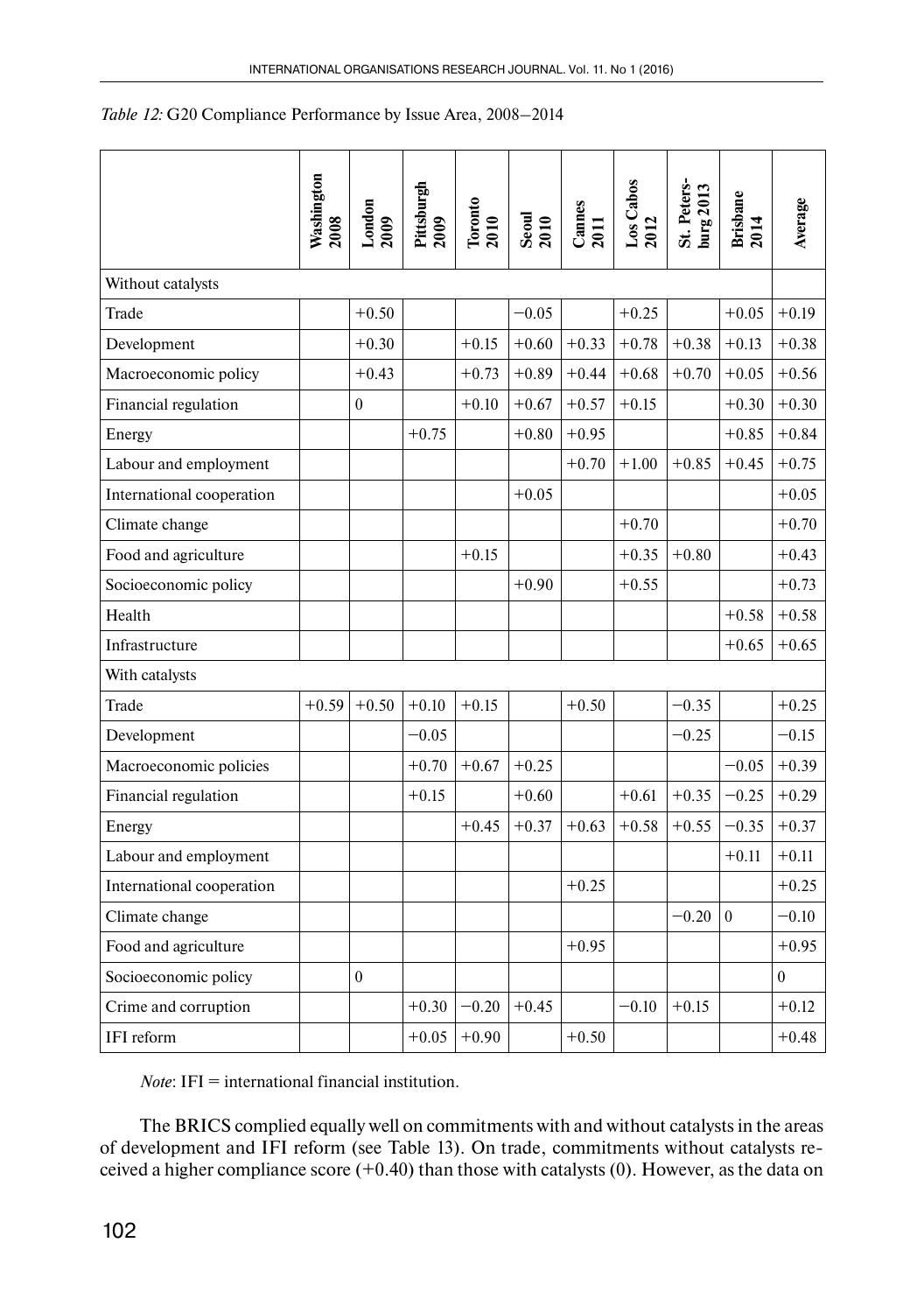BRICS compliance are limited to four summits, further research is needed to make convincing conclusions on BRICS comparative performance across the two subsets.

|                                                | With catalysts | Without catalysts |
|------------------------------------------------|----------------|-------------------|
| Development                                    | $+0.60$        | $+0.60$           |
| Reform of international financial institutions | $+0.20$        | $+0.20$           |
| Trade                                          | $\mathbf{0}$   | $+0.40$           |
| Crime and corruption                           | $+0.80$        |                   |
| <b>Terrorism</b>                               | $+0.50$        |                   |
| Environment                                    |                | $+1.00$           |
| Energy                                         |                | $+0.60$           |
| Health                                         |                | $+0.60$           |
| Climate change                                 |                | $+0.50$           |
| Financial regulation                           |                | $+0.30$           |
| Macroeconomic policies                         |                | $+0.20$           |
| Regional security                              |                | $+0.20$           |

*Table 13:* BRICS Compliance Performance by Issue Areas, 2011–2014

In summary, on average G20 and BRICS compliance performance was higher on commitments without catalysts than on those with catalysts. This finding applied to both the comparison across summits and across issue areas. Thus, catalysts on compliance performance had a mainly negative impact on the G20 and the BRICS.

However, the degree and direction of this influence depended on the type of catalyst. The G20 generally demonstrated good performance on commitments containing self-accountability pledges (with an average score of  $+0.55$  for this set of commitments, compared to the overall average of  $+0.45$ ) (see Table 14). Commitments with timelines also registered relatively high compliance scores, with the average of  $+0.34$  (however, it is lower than the overall average score for the institution). By contrast, results for commitments with numerical targets were negative, with an average of −0.07. Ambitious numerical targets are evidently harder to comply with and can take some time to be achieved, while compliance cycle (from summit to summit) is relatively short.

Compliance scores on commitments with priority placements and mandates were also lower than the overall G20 average. With an average score of  $+0.28$ , engagement with international organizations cited in the G20 commitments failed to contribute much to compliance.

Although BRICS compliance scores are only available for ten commitments with catalysts, comparison of the findings leads to the same conclusions as for the G20 (see Table 15). The effect of timelines seems positive (it should be noted, however, that the score of  $+0.80$  represents a single assessed commitment to accelerate attaining the education-related Millennium Development Goals by 2015). BRICS compliance on commitments that reflect engagement with international organizations was  $+0.29$ , almost equal to the G20 score and lower than the BRICS overall score of +0.41.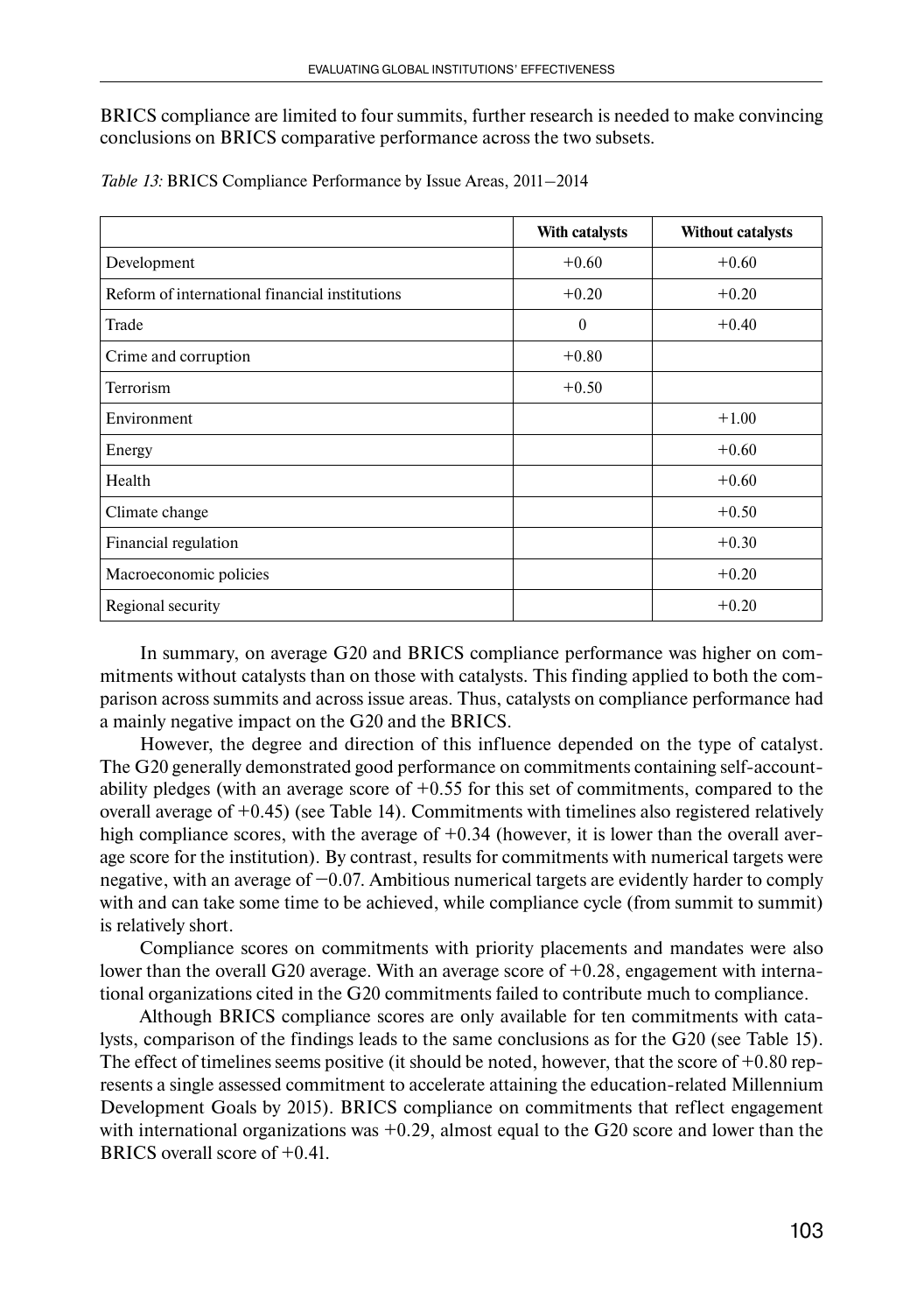| <b>Catalyst type</b>                           | <b>Number</b><br>of commitments | <b>Number</b><br>of commitments assessed | Compliance<br>score |
|------------------------------------------------|---------------------------------|------------------------------------------|---------------------|
| Priority placement                             | 124                             | 10                                       | $+0.21$             |
| Numerical target                               | 36                              | 2                                        | $-0.07$             |
| Timeline                                       | 190                             | 16                                       | $+0.34$             |
| Self-accountability mechanisms                 | 13                              | 3                                        | $+0.55$             |
| External mandate                               | 46                              | $\theta$                                 | n/a                 |
| Internal mandate                               | 77                              |                                          | $+0.25$             |
| Engagement with international<br>organizations | 278                             | 18                                       | $+0.28$             |

#### *Table 14:* G20 Compliance on Commitments by Catalyst Type

*Note*:  $n/a = not applicable$ 

#### *Table 15:* BRICS Compliance on Commitments by Catalyst Type

| <b>Catalyst type</b>                           | Number of<br>commitments | <b>Number of commitments</b><br>assessed | Compliance<br>score |
|------------------------------------------------|--------------------------|------------------------------------------|---------------------|
| Priority placement                             | $\mathfrak{D}$           | 0                                        | n/a                 |
| Numerical target                               | 3                        | $\theta$                                 | n/a                 |
| Timeline                                       | 17                       |                                          | $+0.80$             |
| Self-accountability mechanisms                 | 3                        | $\theta$                                 | n/a                 |
| External mandate                               | $\theta$                 | $\theta$                                 | n/a                 |
| Internal mandate                               | 19                       | $\theta$                                 | n/a                 |
| Engagement with international<br>organizations | 66                       | 9                                        | $+0.29$             |

*Note*:  $n/a = not applicable$ 

Thus, the study reveals that catalysts built into commitments affect G20 and BRICS compliance performance, although in most cases the impact is negative. The degree of influence according to type of catalyst has also turned out to be valid. Self-accountability pledges and timelines embedded in commitments tend to influence performance positively (or at least neutrally), whereas compliance on commitments with other types of catalysts is lower than average. This is true for engagement with international organizations. Thus, the findings do not confirm the hypothesis that G20 and BRICS compliance would increase if the institutions engage with international organizations in a governing-in-alliance or a governing-through mode.

Further research is needed, however, given the limitations of the existing database. Future compliance studies may generate new data with more attention given to a balanced representation of commitments with and without catalysts. Future monitoring studies might also take into account the fact that commitments with catalysts, especially numerical targets, are assessed according to very rigorous scoring guidelines, reflecting their ambitious nature. This is not to say that the rigour should be relaxed but that there should be an awareness of the contradiction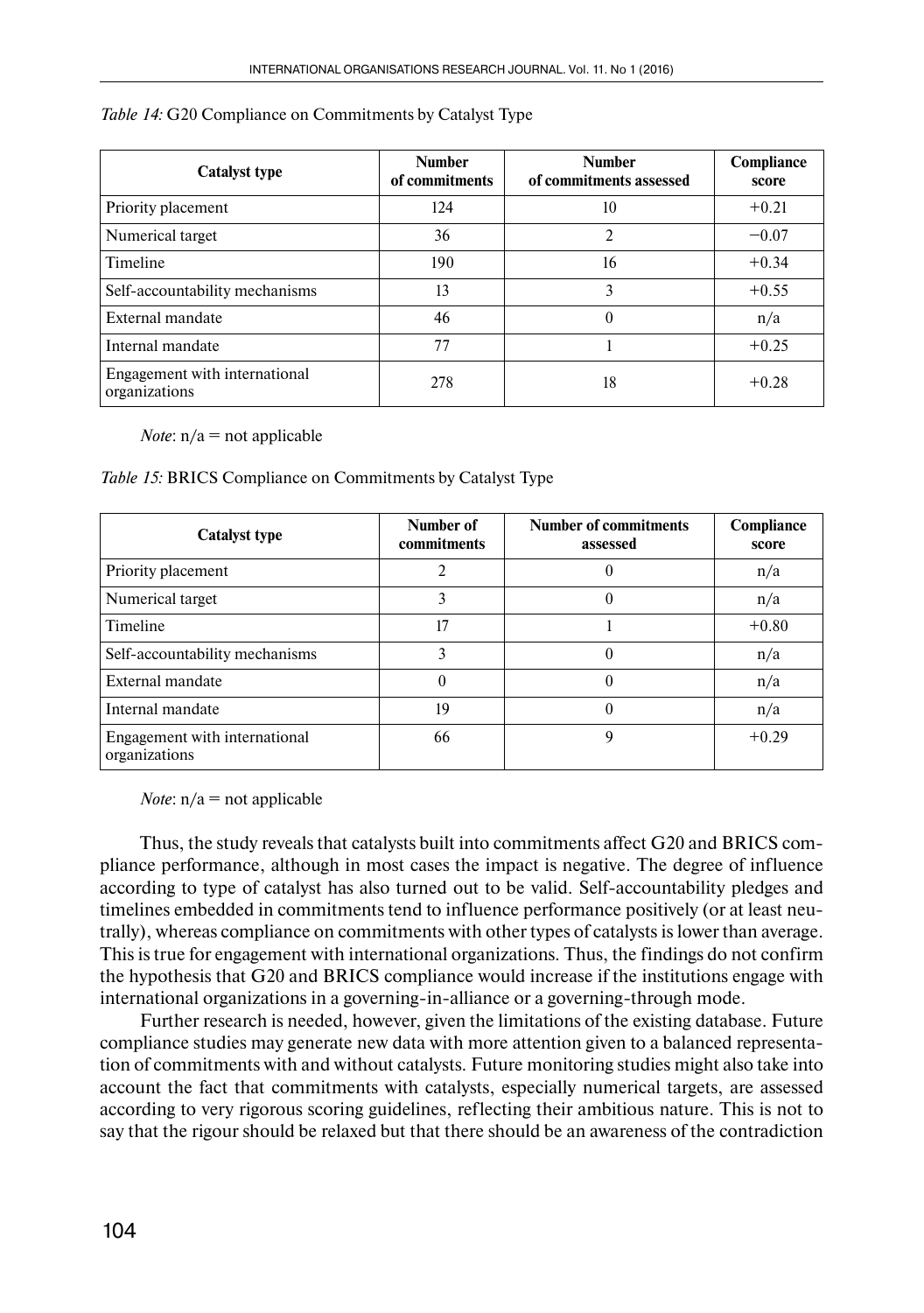between the ambitious and long-term nature of commitments and the relatively short assessment period in designing the methodology.

#### *External Causes of Compliance: Empowering Implementation*

Two clear trends emerge in the study of G20 and BRICS discourse: the proportion of commitments responding to demand for G20 collective action to resolve urgent challenges (priority) declines, while the number of self-accountability commitments related to G20 performance rises (see Figure 3). The demand for the BRICS actions in also generally falling with a slight spike observed at New Delhi and Durban, whereas the self-accountability mechanisms are nascent. For both the G20 and the BRICS the average compliance with priority commitments is higher than the average for the rest of the sample.



*Figure 3*: G20 and BRICS Priority and Self-Accountability Commitments, 2008–2014

Washington and London had the highest share of priority commitments with 27.4% and 29.5% of the total respectively. At Washington the leaders pledged to restore growth, ensure closer macroeconomic cooperation, stabilize the financial system, strengthen the transparency and efficiency of financial markets, work together to enhance regulatory cooperation among jurisdictions, refrain from raising new barriers to trade and investment, advance the reform of the Bretton Woods institutions, and ensure that the IMF, World Bank and other multilateral development banks have sufficient resources to help overcome the crisis. Since Washington both commitment catalysts and self-accountability commitments have been present in the G20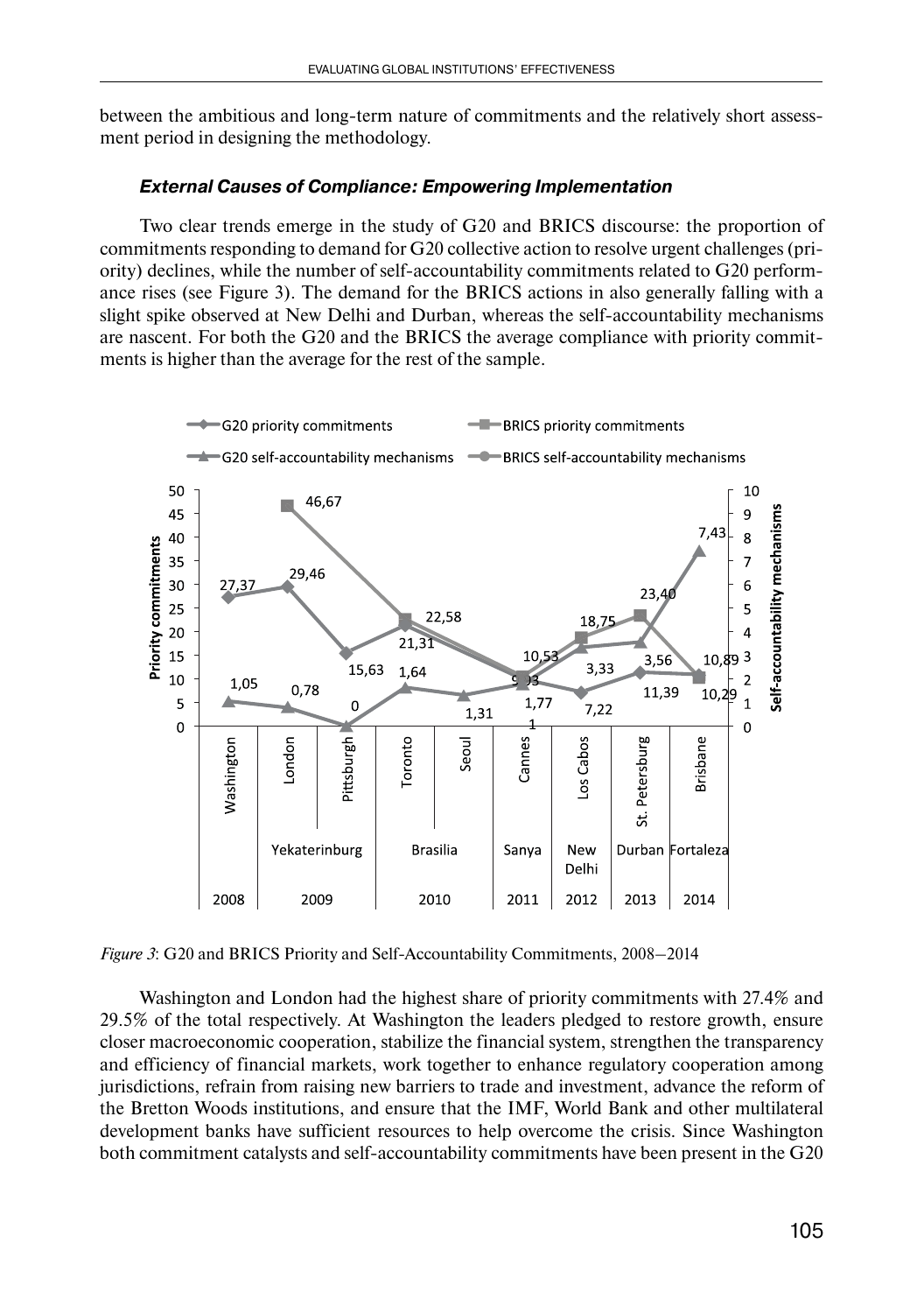discourse. The most frequently used type of catalyst was the timeline. However, of the total 95 pledges only one was a self-accountability commitment: given the prominence of reforming the financial system on the G20 agenda, the leaders agreed to meet again to review implementation by 30 April 2009. The main compliance catalyst for the Washington commitments was a shared sense of the need for collective and coordinated action, as confirmed by compliance performance with the pledge to reject protectionism reaching +0.59, a success in the area not yet repeated in the history of G20 since then.

The London Summit resulted in the leaders' agreement to triple the IMF resources to \$750 billion; support a new allocation of \$250 billion for special drawing rights, \$100 billion in additional lending by the multilateral development banks, \$250 billion for trade finance and IMF gold sales for concessional finance for the poorest countries; and undertake a concerted fiscal expansion amounting to \$5 trillion to save jobs and raise output by 4%. They also agreed to establish the new Financial Stability Board as a successor to the Financial Stability Forum and implement the package of IMF quota and voice reforms agreed in April 2008 and the World Bank reforms agreed in October 2008. Many of the 129 commitments were reinforced by numerical targets and timelines. One self-accountability commitment contained the decision "to meet again before the end of this year to review progress on our commitments" [G20, 2009].

Even though the urgency for collective action was acutely felt in March 2009, the average compliance performance with the London commitments was low. Two factors explain this outcome. One factor was the multitude of numerical targets, which was a unique feature of the London commitments, made them harder to comply with. The other factor was the compliance period between the London and Pittsburgh summits was too short to allow for the full range of necessary actions. A good example is the commitment to reshape the regulatory systems so that authorities can identify and assess macroprudential risks, which received a score of 0 as a work in progress. Despite these factors, compliance performance with the priority commitments  $(+0.37)$  was significantly higher than compliance with the rest of the sample for London (+0.28). This is characteristic of G20 compliance for the period as the club average compliance with priority commitments was  $+0.49$  compared to  $+0.40$  on other commitments. The outlier was G20 performance on Pittsburgh decisions.

The G20's failure to comply with the Pittsburgh priority commitments  $(+0.04$  compared to +0.37 for the other commitments) marks a drop in the members' performance on their pledge to refrain from raising barriers to investment and trade in goods and services, as well as imposing new export restrictions or implementing WTO-inconsistent measures to stimulate exports and rectify such measures as they arise. With an average of +0.10 for Pittsburgh, the G20 did not return to the level it sustained for Washington  $(+0.59)$  and London  $(+0.50)$ . The commitment to shift at least 5% of the IMF quota share of overrepresented countries to dynamic emerging markets and developing countries proved a challenge that the G20 was not able to resolve even seven summits later. Only two of 128 Pittsburgh commitments were reinforced by self-accountability catalysts: the decision to rationalize and phase out inefficient fossil fuel subsidies, which encourage wasteful consumption, over the medium term and the promise to facilitate the conclusion of the WTO's Doha Development Round and trade facilitation agreement. Moreover, Pittsburgh was the only summit that made no self-accountability commitments. The lowest compliance in G20 history can be explained by a combination of a diminishing sense of urgency, a wide range of challenging commitments and a lack of self-accountability mechanisms.

At the Toronto Summit, for the first time the G20 leaders expressed their determination to be accountable for the commitments they made, and instructed their ministers and officials to take all necessary steps to implement them fully within agreed timelines. Nonetheless, compliance performance was only slightly higher than for Pittsburgh. However, delivery on priority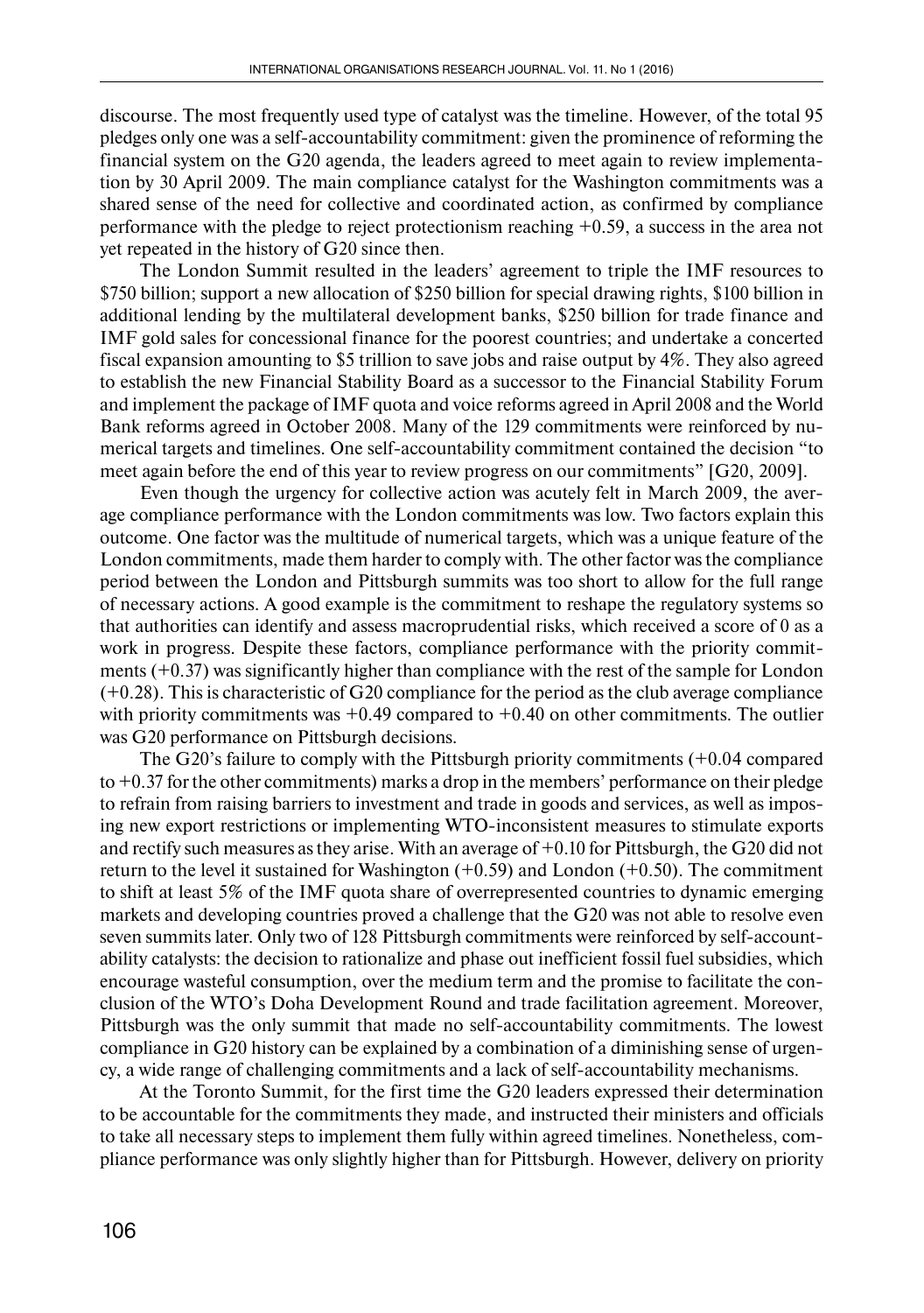commitments  $(+0.50)$  was much higher than the average for the other commitments  $(+0.33)$ , with two exceptions: the commitment to avoid protectionism and the promise to implement country-specific strategies to rationalize and phase out inefficient fossil fuel subsidies over the medium term. The Toronto Summit was the first held in the G20's new capacity as the premier forum for its members' international economic cooperation, and the leaders were gravely aware that to sustain recovery, they needed to follow through on their macroeconomic policy decisions on fiscal stimulus and "growth friendly" fiscal consolidation plans in advanced countries and on structural reforms across the entire G20 membership. This new impetus for continued cooperation to strengthen the recovery and lay the foundation for strong, sustainable and balanced growth encouraged implementation with the priority commitments.

The Seoul Summit, remarkable for the Seoul Development Consensus and Multi-Year Action Plan on Development as well as the focus on the structural reforms, consolidated the self-accountability dimension of G20 cooperation as the leaders reaffirmed that the G20 would hold itself accountable for its commitments. A significant rise in the average compliance performance for Seoul commitments  $(+0.50)$  came as the result of the combination of the members' resolution to implement collective and individual commitments to advance strong, sustainable and balance growth stated in the action plan and burgeoning self-accountability mechanisms responding to peer pressure and demand for G20 effectiveness from external stakeholders. The leaders promised: "We will continue to monitor and assess ongoing implementation of the commitments made today and in the past in a transparent and objective way. We hold ourselves accountable. What we promise, we will deliver" [G20, 2010a]. Performance on the priority commitments was contradictory. On the one hand, the G20 resolution to implement structural reforms to boost and sustain global demand, foster job creation, contribute to global rebalancing, and increase growth potential was confirmed by very high compliance on the commitment to address bottlenecks and enhance growth potential through investment in infrastructure (+0.90). On the other hand, the G20 again failed to deliver on the anti-protectionist standstill commitments (−0.05). The increase in delivery rested on a shared sense of urgency and peer pressure.

At the Cannes Summit, the G20 focused on providing more and better jobs as the ultimate objective of the action plan to address short-term vulnerabilities and strengthen medium-term foundations for growth. The G20 also further consolidated its self-accountability mechanisms. Members agreed to enhance reporting and monitoring in 2012 and in future years, developing a framework to assess progress on the commitments for reforming fiscal, financial, structural, monetary, exchange rate, trade and development policies. The average compliance performance for Cannes reaching  $+0.55$  with an average of  $+0.49$  for the priority commitments. However, the G20 delivered well on several key priority commitments; the promise to renew efforts to combat unemployment and promote decent jobs, especially for youth and others most affected by the economic crisis, was implemented by most members and scored  $+0.7$ . The G20's relatively high performance  $(+0.5)$  with the commitment to refrain from protectionism and to roll back any new protectionist measures — traditionally hard to comply with — is an example of how persistent demand for action and accountability mechanisms can act together to catalyze compliance.

Under the Mexican presidency, the G20 put employment at the heart of its macroeconomic policies, fully complying with the commitment to combat unemployment through appropriate labour market measures and foster the creation of decent work and quality jobs. G20 members reported on their progress on their individual policy commitments and adopted an accountability assessment framework [G20, 2012a, b]. They also promised to review progress against all of the commitments at their next summit in St. Petersburg, thus further consolidat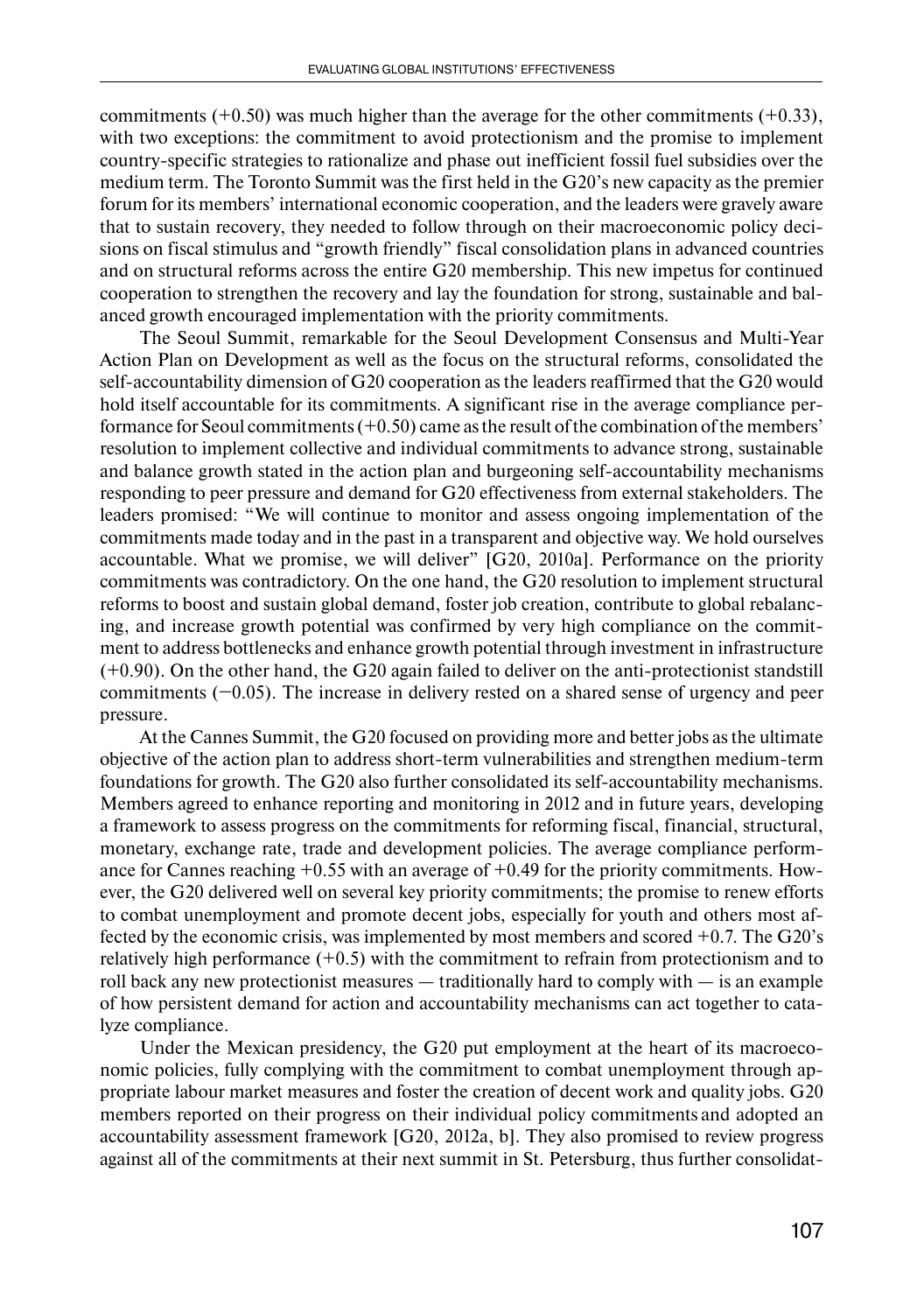ing the peer pressure and transparency mechanisms. The 180 Los Cabos commitments were reinforced by eight self-accountability pledges. The average level of compliance  $(+0.57)$  was the highest since Washington, with the average for priority commitments reaching  $+0.61$ .

The St. Petersburg Summit resulted in 281 commitments, second only to Cannes. In their declaration and the action plan, the leaders agreed to improve domestic and international investment conditions, improve the business environment, implement pro-growth structural reforms in product and labour markets, and develop comprehensive growth strategies and country-specific plans on employment. The growth strategies and employment plans were developed and adopted at the Brisbane Summit the following year. The G20 emphasized encouraging the private sector, including small and medium-sized enterprises as one of the most important partners, in fostering inclusive economic growth for job creation. The commitment to improve the business environment was fully implemented by all members. The average level of compliance with the priority commitments at  $+0.58$  was much higher than for the rest of the sample (+0.36). Two exceptions should be noted here. One was the modest delivery on the promise to tackle tax avoidance, harmful practices and aggressive tax planning, which, at +0.35, was lower than expected given the prominence of the issue on the St. Petersburg agenda and the priority of improving the business environment and building inclusive societies. The other exception was the pledge to extend the standstill commitment until the end of 2016, so the regularly low performance to resist protectionism dropped to −0.35, the lowest to date. The ten self-accountability commitments with timelines were intended to advance progress on a wide range of G20 decisions.

The key takeaways from the Brisbane Summit included the commitment that the members' employment plans should work alongside their comprehensive growth strategies to integrate macroeconomic and labour market policies more effectively. The leaders agreed to lift the G20's gross domestic product (GDP) by at least an additional 2% by 2018. Mindful of the global impact of their collective actions, G20 leaders promised that their decisions would boost non-G20 GDP by more than 0.5% by 2018. Through the Global Infrastructure Initiative, endorsed at the summit, the G20 aimed to increase quality public and private infrastructure investment and agreed to establish the Global Infrastructure Hub with a four-year mandate to support the implementation of the initiative. For the first time in the G20's history the leaders not only expressed disappointment with the continued delay in the IMF quota and governance reforms agreed in 2010 and the 15th General Review of Quotas, including a new quota formula, but also asked the IMF to stand ready with options for next steps, if the United Stated failed to ratify the reforms by the end of the year. The leaders promised to hold each other to account for implementing their commitments and to review progress at their next meeting. The 15 accountability commitments were intended to reinforce compliance and ultimately enhance G20 effectiveness. Self-accountability commitments present in the G20 since the first summit in Washington were transformed into a full-fledged and comprehensive mechanism.

Turkey's G20 presidency in 2015 listed its core priorities as investment for growth, inclusive development and implementation of commitments. At the Antalya Summit, the leaders reiterated their Brisbane pledge to increase their collective GDP by an additional 2% by 2018 through growth strategies adjusted in response to evolving economic conditions and ambitious countryspecific investment strategies. G20 members agreed to monitor implementation closely through the robust framework developed with support of the OECD, IMF and the World Bank. The leaders made 113 commitments, 13 of which were in the Statement on the Fight Against Terrorism adopted in the aftermath of the terrorist attacks in Paris on 13 November on the eve of the summit. The leaders reiterated their resolve to work together to prevent and suppress terrorist acts through increased international solidarity and cooperation, in full recognition of the UN's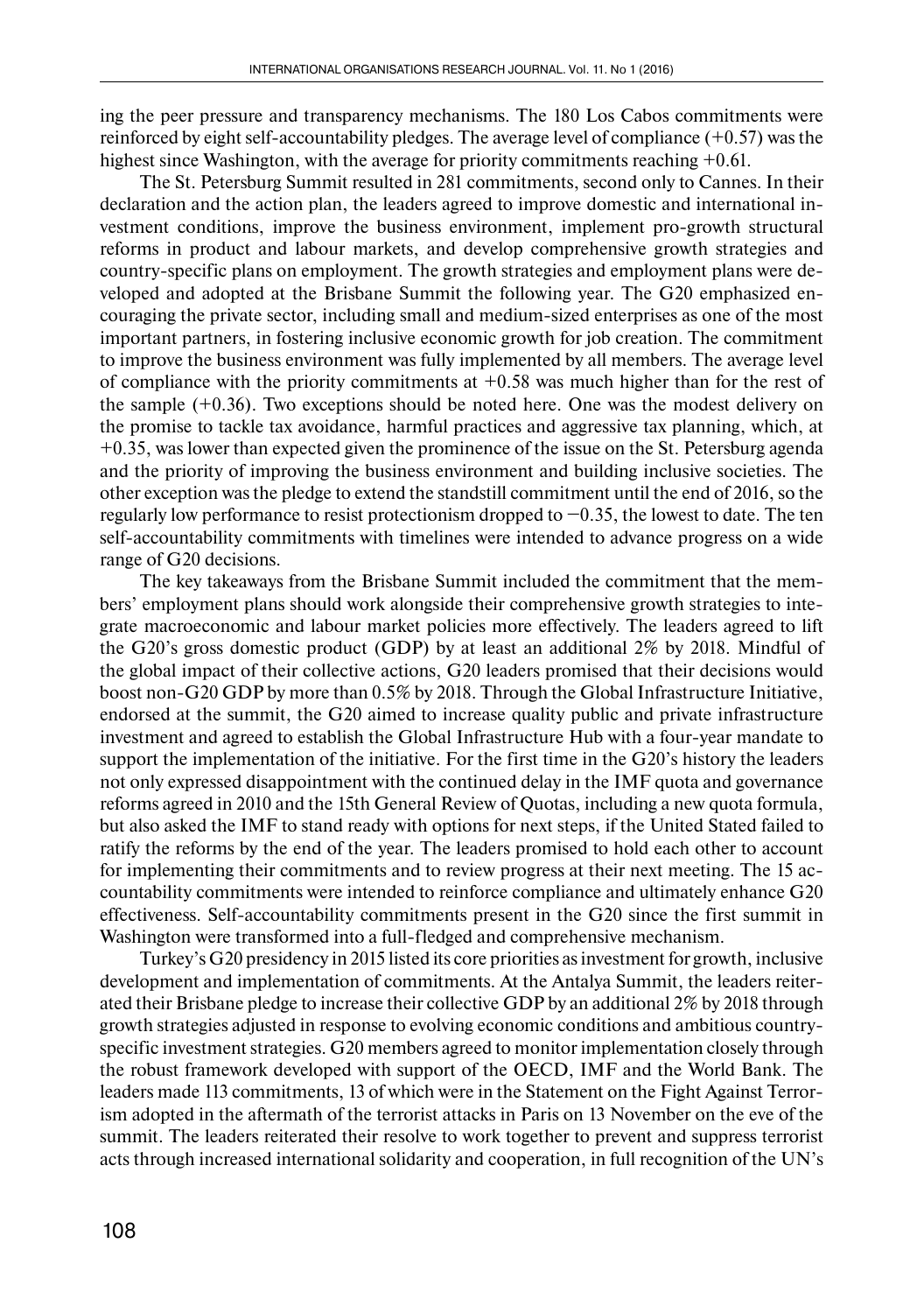central role and in accordance with the UN Charter and obligations under international law. The accountability commitments were intended for monitoring the implementation of growth strategies and employment plans and progress on resisting protectionist measures. At the time of writing compliance data on Antalya commitments was still being analyzed, but it can be assumed that the shared sense of urgency for collective actions and the accountability framework will likely encourage compliance performance.

Thus the main compliance catalysts for Washington and London were the shared sense of urgency for collective and coordinated actions. In spite of the Pittsburgh breakthroughs on the Framework for Strong, Sustainable and Balanced Growth and the establishment of the G20 as a premier forum for its members' economic cooperation, compliance was the lowest in G20 history, which may be explained by the summit fatigue, abating sense of urgency for the collective actions, and absence of self-accountability pledges. From Toronto onward the G20 shaped and consolidated self-accountability mechanisms. An increase in the compliance performance for Toronto resulted from a combined effect of two factors: responding to demand for coordinated actions and enhancing self-accountability. Although the compliance performance on the Seoul and Cannes priority commitments was lower than for the other commitments, the upward trend in average performance remained steady, reflecting the institution's increasing capability of delivery reinforced by self-accountability mechanisms. Los Cabos continued the trend and demonstrated higher compliance performance with the priority commitments. The average level of compliance with the St. Petersburg commitments dropped slightly, but the average for priority commitments was second only to Los Cabos and Cannes.

To sum up, the G20's shared sense of urgency and systemic self-accountability encouraged implementation. These two factors do not have a linear or universal effect, but they may complement and reinforce each other. As the G20 becomes increasingly institutionalized, implementation becomes a value, if not a norm, with self-accountability acting as a safeguard for delivery.

The decline in priority commitments is also characteristic for the BRICS, with its share amounting to 46.7% in Yekaterinburg (2009), where the leaders committed to advance IFI reform, support the diversification of energy resources and supply, and contribute to the efforts to overcome the global food crisis. The proportion of priority commitments fell to 22.6% in Brasilia (2010) and 10.5% in Sanya (2010). At both summits, the BRIC leaders emphasized their commitment to resist protectionism, promote the reform of the Bretton Woods institutions, and develop cleaner, more affordable and sustainable energy systems (South Africa was not yet a member). At Sanya they agreed to support infrastructure development in Africa and its industrialization within the framework of the New Partnership for Africa's Development (NEPAD). Sanya's average compliance score was +0.48, higher than average for the period under study. At Sanya the leaders made their first and only self-accountability commitment, pledging to review the implementation of their action plan at their next meeting.

The downward trend in priority commitments was reversed at New Delhi (2012) and Durban (2013) with the decisions to establish the NDB for mobilizing resources for infrastructure and sustainable development projects in BRICS members and other emerging economies and developing countries and to establish the CRA with an initial size of \$100 billion. At New Delhi, the BRICS leaders requested their finance ministers to examine the feasibility of setting up a development bank and report back by the next summit. At Durban they commended the finance ministers and central bank governors for their work on the NDB and the CRA and promised to review progress on these two initiatives at the next meeting in September 2013. But they made no commitments to review the implementation of the other pledges. For both summits, compliance with the priority commitments was higher than for the rest of the commitments.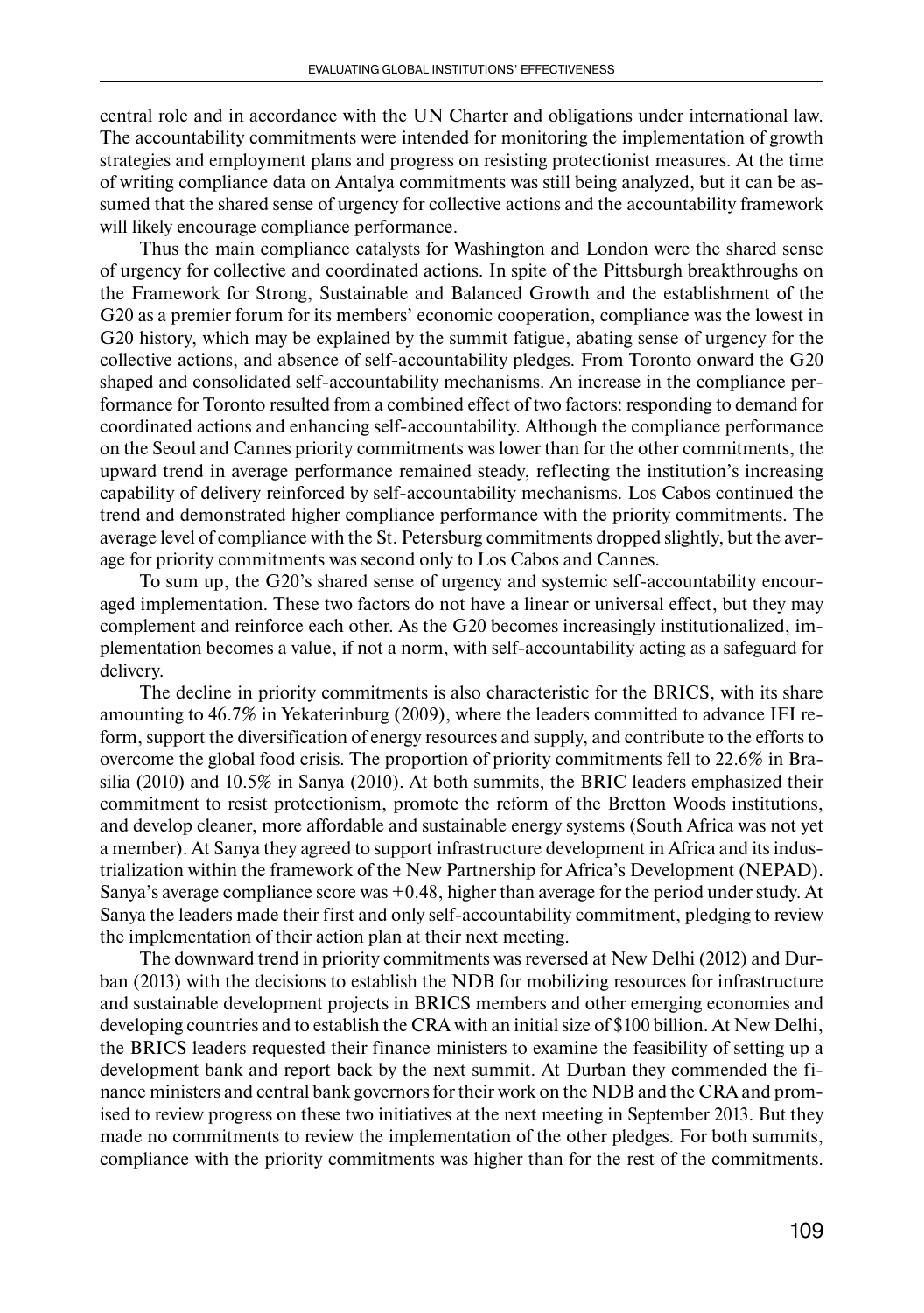The difference for the New Delhi Summit was not significant at  $+0.27$  compared to  $+0.30$ , but for the Durban Summit it was substantial at  $+0.45$  compared to  $+0.60$ .

The primary achievements of the Fortaleza Summit (2014) were the finalization of the decisions on the New Development Bank and the CRA. Separate documents were also issued: the Agreement on the New Development Bank, spelling out the articles of operations, and the Treaty for the Establishment of a BRICS Contingent Reserve Arrangement, setting out the terms and conditions of the CRA. Other priorities included the leaders' agreement to promote social development and contribute to defining the international agenda in this area, building on the BRICS experience in addressing the challenges of poverty and inequality. Several commitments on development were made, including the promise to work toward an inclusive, transparent and participative intergovernmental process for building a universal and integrated development agenda to eradicate poverty, and a more concrete commitment to accelerate progress in attaining the Education for All goals and education-related Millennium Development Goals by 2015. The BRICS also stressed that the development agenda beyond 2015 should build on these goals to ensure equitable, inclusive and quality education and lifelong learning for all. Given the damage done to sustainable development and economic growth by tax evasion, transnational fraud and aggressive tax planning, the BRICS affirmed their commitment to cooperate on issues related to tax administration and in international forums targeting tax base erosion and information exchange for tax purposes. However, there were no self-accountability commitments at the Fortaleza Summit. At  $+0.80$ , the average compliance with the priority commitments was significantly higher than the average for the rest of the commitments at  $+0.34$ .

The 2015 Ufa Summit marked beginning of the NDB and CRA operations. The leaders expressed their expectation that the NDB would approve its inaugural investment projects in early 2016. In the Strategy for BRICS Economic Partnership, the leaders directed their relevant ministries and agencies to take practical steps for efficient implementation and to assess the feasibility of developing a roadmap for BRICS trade, economic and investment cooperation for the period until 2020. They confirmed their commitment to the post-2015 Sustainable Development Goals and to South-South cooperation. For the first time in many years, the leaders' declaration made pledges on health. BRICS members agreed to work together in such areas as managing the risks related to emerging infectious diseases with pandemic potential and eradicating communicable diseases such as HIV/AIDS, tuberculosis, malaria, neglected tropical diseases, poliomyelitis and measles. The summit documents contained 130 commitments, the highest number of commitments in BRICS history, and 17 mandates for their implementation. Two mandates possessed accountability features: the sherpas were requested to report annually on the implementation of the BRICS Strategy for Economic Partnership and to review the BRICS Strategy every five years, or earlier if deemed necessary. These emerging accountability mechanisms and the repetition of commitments made at the ministerial level in the leaders' declaration can be expected to improve BRICS compliance performance. Thus there is a clear trend for higher compliance BRICS performance with priority commitments. Obviously in the absence of self-accountability mechanisms, the shared sense of urgency for collective and coordinated actions remains the main catalyst for compliance performance.

# **Conclusion**

The research findings of this study do not support the conclusion that catalysts in commitments positively influence the compliance performance of the G20 or BRICS summit institution. On average, compliance performance on commitments without catalysts was higher both for institutions. Self-accountability is the only type of catalyst that exerted a positive effect. Timelines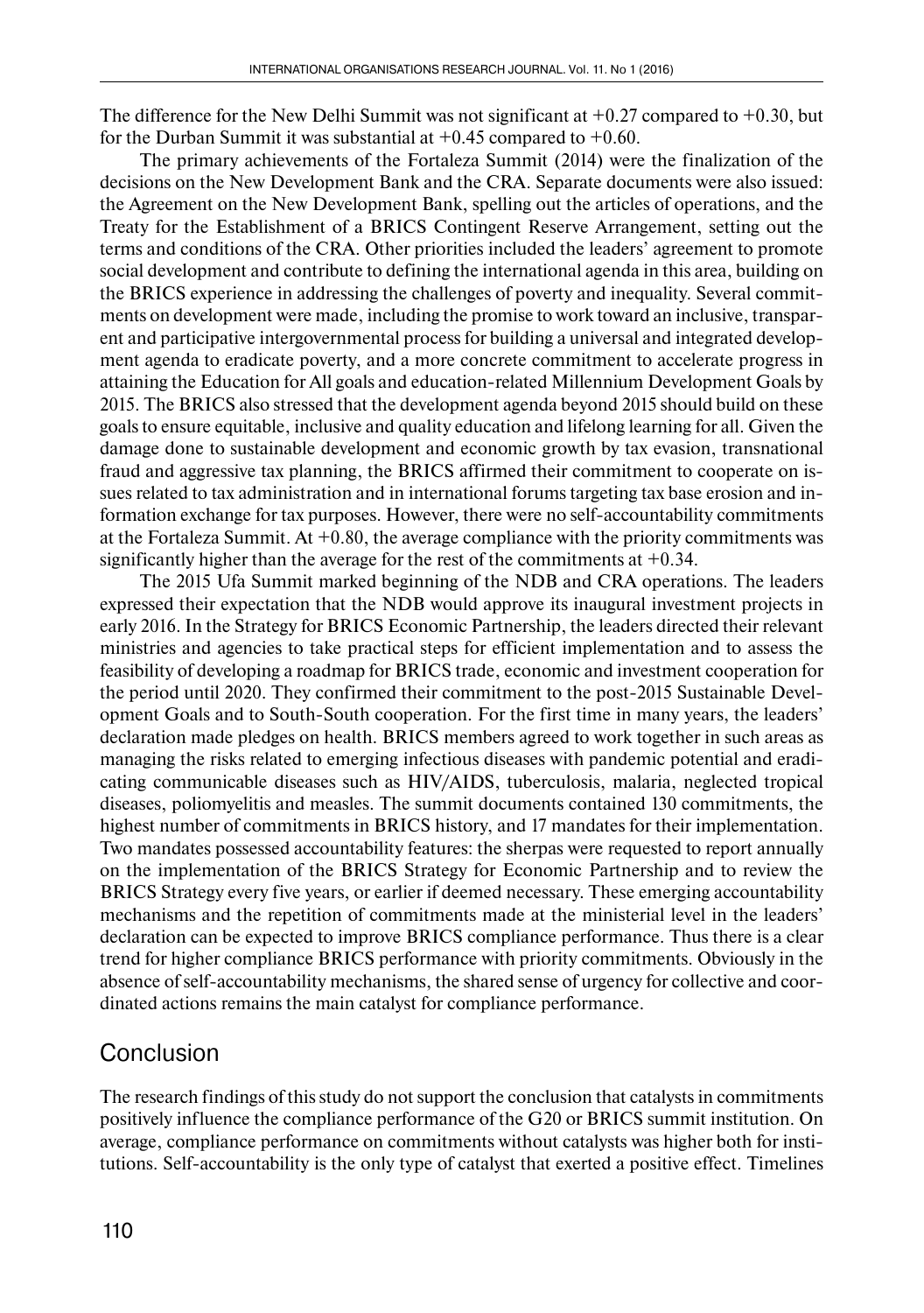have no pronounced influence. Neither internal nor external mandates improved compliance performance. Engagement with international organizations also failed to improve compliance. Numerical targets had a negative impact. Hence, the analysis does not confirm the hypothesis that catalysts affect compliance performance. However, the evidence base confirms that the degree of influence depends on the type of the catalysts. It refutes the assumption that engagement with international organizations in a governing-in-alliance or a governing-through mode has a catalytic effect on G20 and BRICS compliance.

The analysis confirms the conclusion that a shared sense of urgency for collective action and systemic self-accountability mechanisms encourage implementation. Both factors are present in the G20 performance, where two opposite trends are observed: a decline in the proportion of commitments made in response to demand for G20 collective action to resolve urgent challenges and a rise in the proportion of self-accountability commitments related to G20 performance. For the BRICS, the main catalyst is a shared awareness of the demand for collective action

These two factors do not have a linear or universal effect, but they may complement and reinforce each other. As the G20 becomes increasingly institutionalized, implementation becomes a value, if not a norm, with self-accountability a safeguard for delivery.

# References

G20 (2009) "Global Plan for Recovery and Reform." London, 2 April. http://www.g20.utoronto. ca/2009/2009communique0402.html (July 2016).

G20 (2010a) "The G20 Seoul Summit Leaders' Declaration." Seoul, 12 November. http://www.g20.utoronto. ca/2010/g20seoul.html (July 2016).

G20 (2010b) "The G20 Toronto Summit Declaration." Toronto, 27 June. http://www.g20.utoronto.ca/2010/ to-communique.html (July 2016).

G20 (2012a) "Los Cabos Growth and Jobs Action Plan." Los Cabos, 19 June. http://www.g20.utoronto. ca/2012/2012-0619-loscabos-actionplan.html (July 2016).

G20 (2012b) "Policy Commitments by G20 Members." Los Cabos, 19 June. http://www.g20.utoronto. ca/2012/2012-0619-loscabos-commitments.pdf (July 2016).

G20 (2013) "St. Petersburg Action Plan." St. Petersburg, 6 September. http://www.g20.utoronto.ca/2013/2013- 0906-plan.html (July 2016).

Gnath, Katharina, Stormy-Annika Mildner and Claudia Schmucker (2012) "G20, IMF and WTO in Turbulent Times: Legitimacy and Effectiveness Put to the Test." SWP Research Paper 2012/RP 10, August. Berlin: Stiftung Wissenschaft und Politik. http://www.swp-berlin.org/fileadmin/contents/products/research\_papers/2012\_ RP10\_Gnath\_mdn\_Schmucker.pdf (July 2016).

Kirton, John J. (2010) "Multilateral Organizations and G8 Governance: A Framework for Analysis." In: John J. Kirton, Marina Larionova and Paolo Savona, eds., *Making Global Economic Governance Effective: Hard and Soft Law Institutions in a Crowded World*. Farnham: Ashgate. pp. 23–42.

Kirton, John J., Ella Kokotsis, Jenilee Guebert and Caroline Bracht (2016) "Compliance Coding Manual for International institutional Commitments." March. Toronto: Global Governance Program, Trinity College, University of Toronto. http://www.g7.utoronto.ca/compliance/compliance-coding-manual-2016.pdf (July 2016).